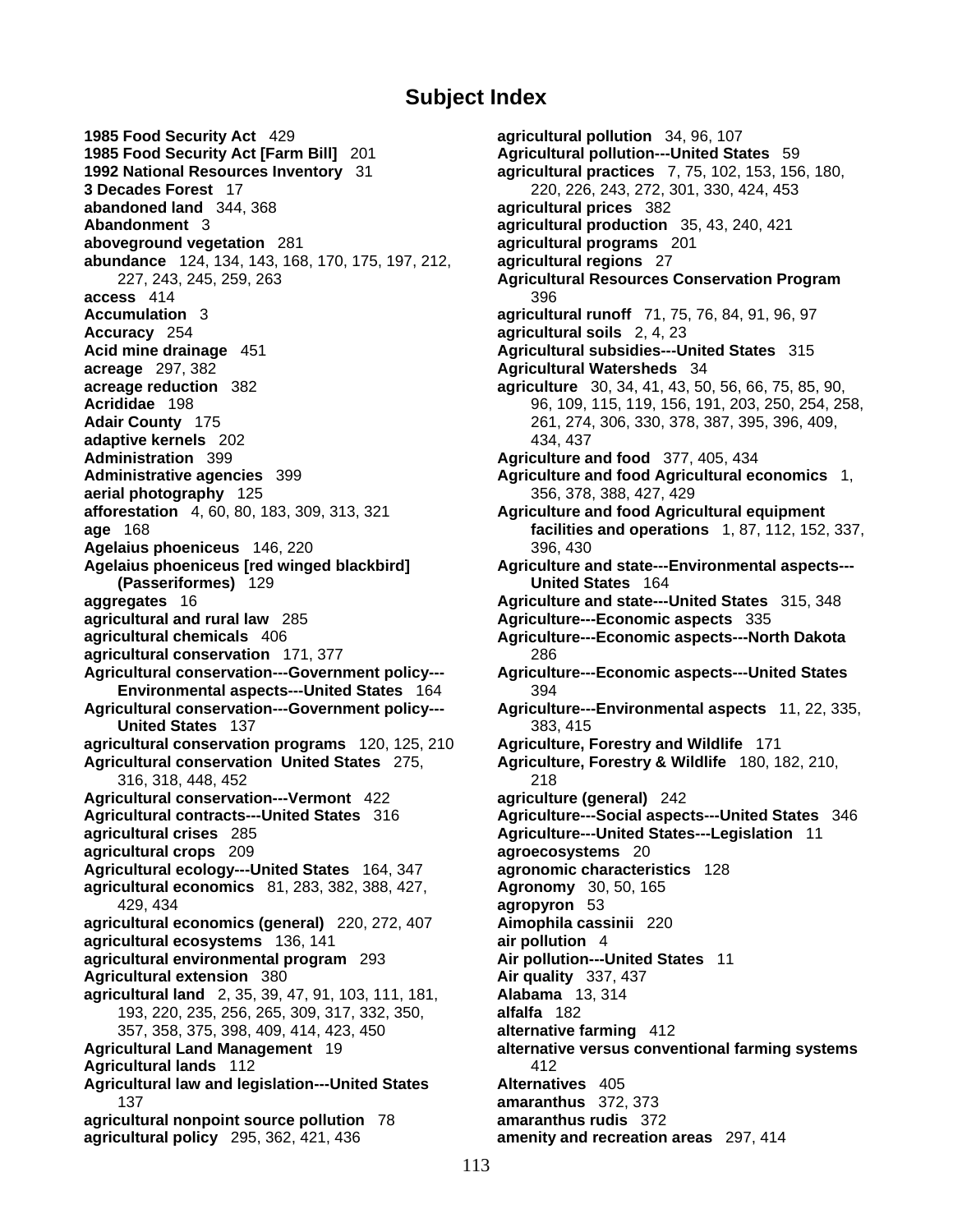**American Conservation Reserve Program** 293 **barley** 54 **American goldfinch** 146 **Bartramia longicauda** 272, 424 **American goldfinch (Passeriformes)** 122 **basic approaches, concepts, and theory** 289, 418 **American tree sparrow (Passeriformes)** 122, 126 **Bays---Virginia---Richmond County** 67 **amino sugars** 47 **behavior** 146, 154, 156, 174, 209, 236, 242, 272 **Ammodramus bairdii** 424 **behavior conservation** 180 **Ammodramus henslowii** 226 **Benefit cost analysis** 87, 437 **Ammodramus savannarum** 146, 212, 220, 272 **benefits** 88, 377 **Ammodramus savannarum [grasshopper Best Management Practices** 34, 56, 66 **sparrow] (Passeriformes)** 129 **beta glucosaminidase activity** 30 **Ammodramus savannarum (Passeriformes)** 126, **biocide** 261 234 **biodiversity** 38, 112 **ammonia oxidizing bacteria** 42 **biodiversity conservation** 116 **ammonium nitrate** 398 **biodiversity protection** 249 **amphibians** 173 **bioenergy** 322 **anas** 172, 207 **biogeochemical cycle** 75 **Anas acuta** 244 **Biogeochemistry** 75 **anatidae** 205, 233 **Biogeography** 248 **andropogon gerardii** 128, 320, 322, 372 **biological activity in soil** 100 **angiosperms** 2, 24, 29, 36, 80 **biological diversity** 402 **angling** 78 **Biological indicators** 112 **animal (Animalia)** 249 **Biological productivity** 94 **animal (Animalia Unspecified)** 234 **Biology** 131, 171, 185, 290, 401 **animal manures** 317, 450 **Biology, Ecology** 182 **Animal Sciences** 199 **Biomass Plantations** 336 **Animals** 28, 119, 122, 126, 130, 149, 165, 202, **biomass production** 92 234, 249, 252, 255 **Biotechnology & Applied Microbiology** 227 **anthonomus grandis** 279, 340 **bird (Aves Unspecified)** 252 **antilocapra americana** 111 **bird communities** 125, 171 **ants** 173, 301 **Bird eggs** 177 **Aphididae** 355 **Bird populations Effect of agricultural application rates** 344, 384, 398 **conservation on** 132 **Aquaculture** 207 **birds** 112, 119, 120, 122, 126, 130, 133, 140, 141, **Aquatic birds** 177, 233 143, 143, 146, 149, 151, 152, 153, 154, 156, 158, 158, 154, 156, 158, **aquatic plants** 385 162, 165, 168, 169, 174, 175, 180, 194, 195, **Aquatic Science** 70, 131, 401 196, 197, 202, 203, 209, 211, 212, 215, 220, 209, 211, 212, 215, 220, **aquifers** 39, 66 226, 227, 228, 232, 234, 236, 245, 251, 252, **arable land** 38, 384 253, 255, 259, 261, 263, 265, 272, 424 **arable soils** 16, 18, 47, 384 **Birds---Habitat---Nebraska** 127 **Area** 87, 94, 233 **blackbirds and cowbirds** 263 **Area Sensitivity** 134 **bobolinks (Passeriformes)** 126 **arid land foxes** 199 **bobwhite** 150, 188, 250 **artemisa** 154 **Bobwhite quails** 203 **Artemisia spp** 154 **botanical composition** 300, 323, 361, 372 **arylamidase activity** 30 **Botany** 203 **assessment** 23, 412 **bothriochloa** 445 **atmosphere** 4 **bothriochloa bladhii** 350 **Atmospheric sciences Physical meteorology** 1 **bothriochloa ischaemum** 45, 344, 345 **attitudes** 332, 414 **bottomland forests** 60, 80, 321 **availability** 24 **Brackish water** 177 **Aves** 140, 153, 168, 177, 182, 194, 195, 228, 251, **breeding** 154, 209 265 **breeding bird survey** 229 **Aves (Aves Unspecified)** 130, 149, 252 **Breeding Bird Surveys** 143 **avian abundance** 135 **Breeding Birds** 124, 229 **Avian Communities** 134 **Breeding site** 151 **bacterial diseases** 276 **Breeding sites** 177, 207 **Baird's sparrow** 424 **Breeding success** 207, 233 **band placement** 372, 373 **Brewer's sparrow** 154

114

**biomass** 9, 23, 24, 47, 53, 55, 227, 245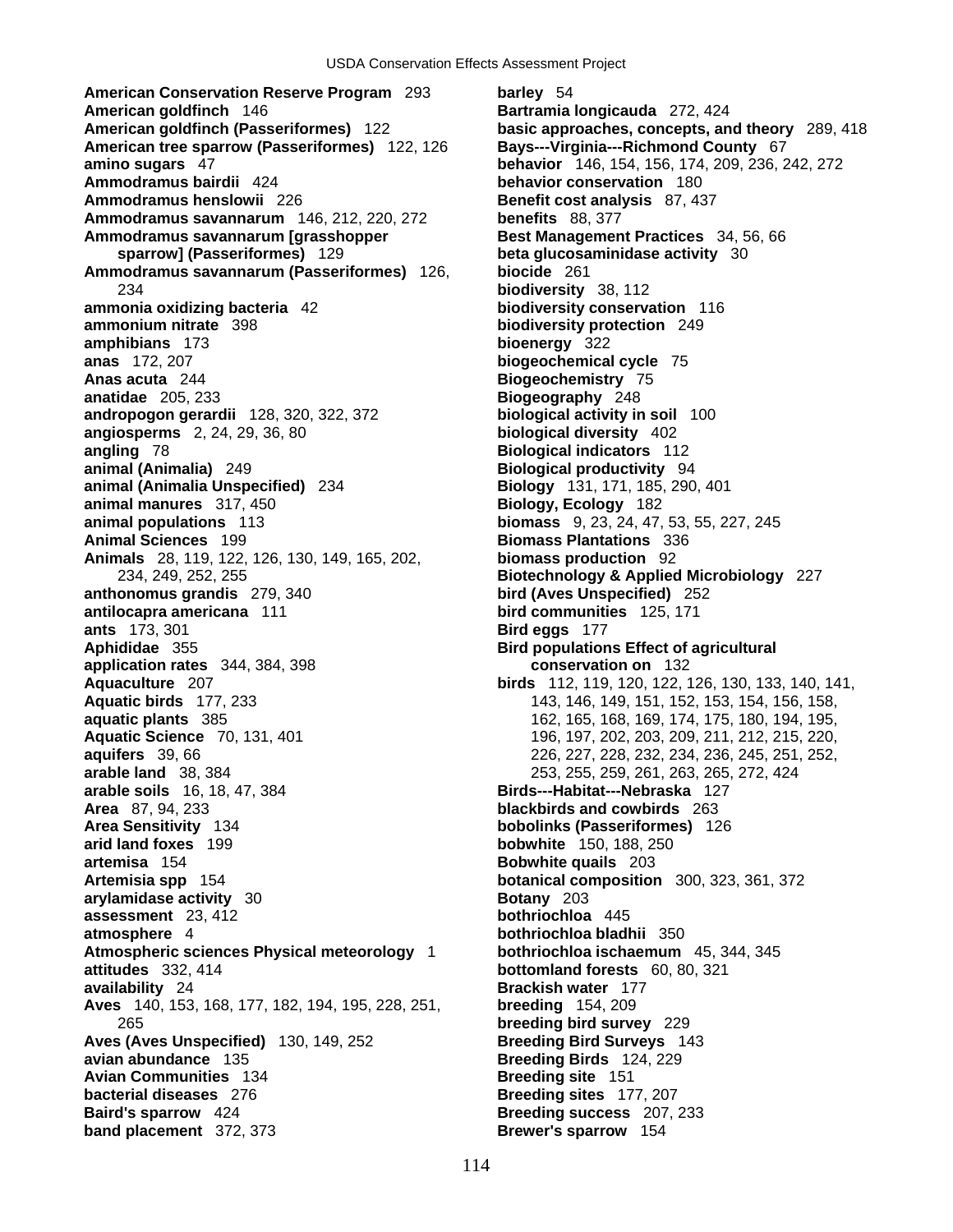**broadcasting** 372, 373 **chiselling** 100, 449 **bromus inermis** 100, 372, 449 **chloroform fumigation** 30 **brooding behavior** 202 202, 211, 234, 252 **broods** 156 **chronosequence** 281 **broods and brooding** 150, 156 **Ciconiiformes** 424 **Brookings County** 242 **Cistothorus platensis** 232 **brush control** 247 **clay loam soils** 32 **budgets** 297, 382 **climate** 5, 75, 180 **Bulk** 19 **climatic change** 16 **bulk density** 16, 53, 54, 57, 423 **Climatic changes** 1, 15 **buried seeds** 373 **clutches** 220 **burning** 261 **Coal mining effects** 451 **burns** 173 **Coleoptera** 135, 301 **California** 63, 244 250, 258, 267 **Canada** 16 **colletotrichum trifolii** 276 **Canada goose (Anseriformes)** 122 **colonization** 361 **Canis latrans** 424 **Colorado** 113, 283, 304 **canopy** 423 **commodity markets** 382 **capitalism** 362 **commodity programs** 382 **carabidae** 350 **common pheasant** 156, 194, 236, 261 **carbofuran** 309 **common snipe** 424 **carbon** 1, 4, 10, 12, 18, 23, 24, 29, 43, 47, 48, 52, **common yellowthroat** 146 53, 56, 57, 100 **common yellowthroat (Passeriformes)** 126 **Carbon 13 natural abundance** 20 **communities** 133, 146, 175, 220, 227 **carbon cycle** 4, 13 **Community composition** 233, 385 **Carbon dioxide** 1 **Community development---United States** 346 **Carbon Dioxide (CO2)** 14 **community ecology** 42, 350 **carbon emission** 12 **Community structure** 135, 195 **carbon nitrogen ratio** 23, 47 **community vitality** 299 **carbon pools** 4 **Comparative studies** 85 **carbon sequestration** 4, 14, 16, 18, 19, 20, 43 **comparison** 136 **carbon sinks** 15 **Comparison Studies** 85 **carbon: soil sequestration practices** 6 **comparisons** 128 **Carbon Storage** 17 **compliance provisions** 201 **Carduelis tristis** 146 **comprehensive effort** 6 **carrying capacity** 327 **Comprehensive Zoology** 211 **Carya illinoinensis** 80 **computer simulation** 49, 382 **case studies** 412 **conductivity** 50 **Cass County, Illinois** 308 **Congressional reports** 377 **Cassin's sparrow** 220 **conservation** 1, 10, 15, 25, 43, 44, 51, 73, 74, 75, **Catching methods** 301 77, 94, 98, 109, 120, 125, 153, 156, 187, 195, **Catchment areas** 34, 85 197, 203, 210, 211, 216, 218, 226, 232, 235, **Catoptrophorus semipalmatus** 424 248, 265, 272, 273, 274, 289, 295, 311, 312, **cattle** 103 356, 357, 359, 362, 365, 378, 388, 393, 402, **census** 156 406, 408, 409, 413, 414, 418 **censuses** 37 **conservation areas** 49, 128, 189, 205, 223, 242, **Cephalosporium gramineum** 341 279, 298, 314, 327, 340, 350 **change** 423, 449 **Conservation biology** 195 **changes detrimental to wildlife** 156, 261, 263 **conservation buffer strips** 6, 43 **Characteristics, behavior and fate** 91 **conservation buffers** 187, 256 **chemical composition** 47 **conservation compliance** 68 **chemicals runoff and erosion from agricultural conservation compliance provision** 81 **management systems** 90 **Conservation---Cropland** 104 **chenopodium album** 373 **conservation implications** 195

**brooding** 156 **Chordates** 119, 122, 126, 130, 149, 151, 165, 195, **brown headed cowbird** 272, 424 **clavibacter Michiganensis subsp insidiosus** 276 **Business and economics** 336, 405 **Colinus virginianus** 138, 141, 150, 183, 188, 189, **Conservation in agricultural use** 104 **conservation interests** 249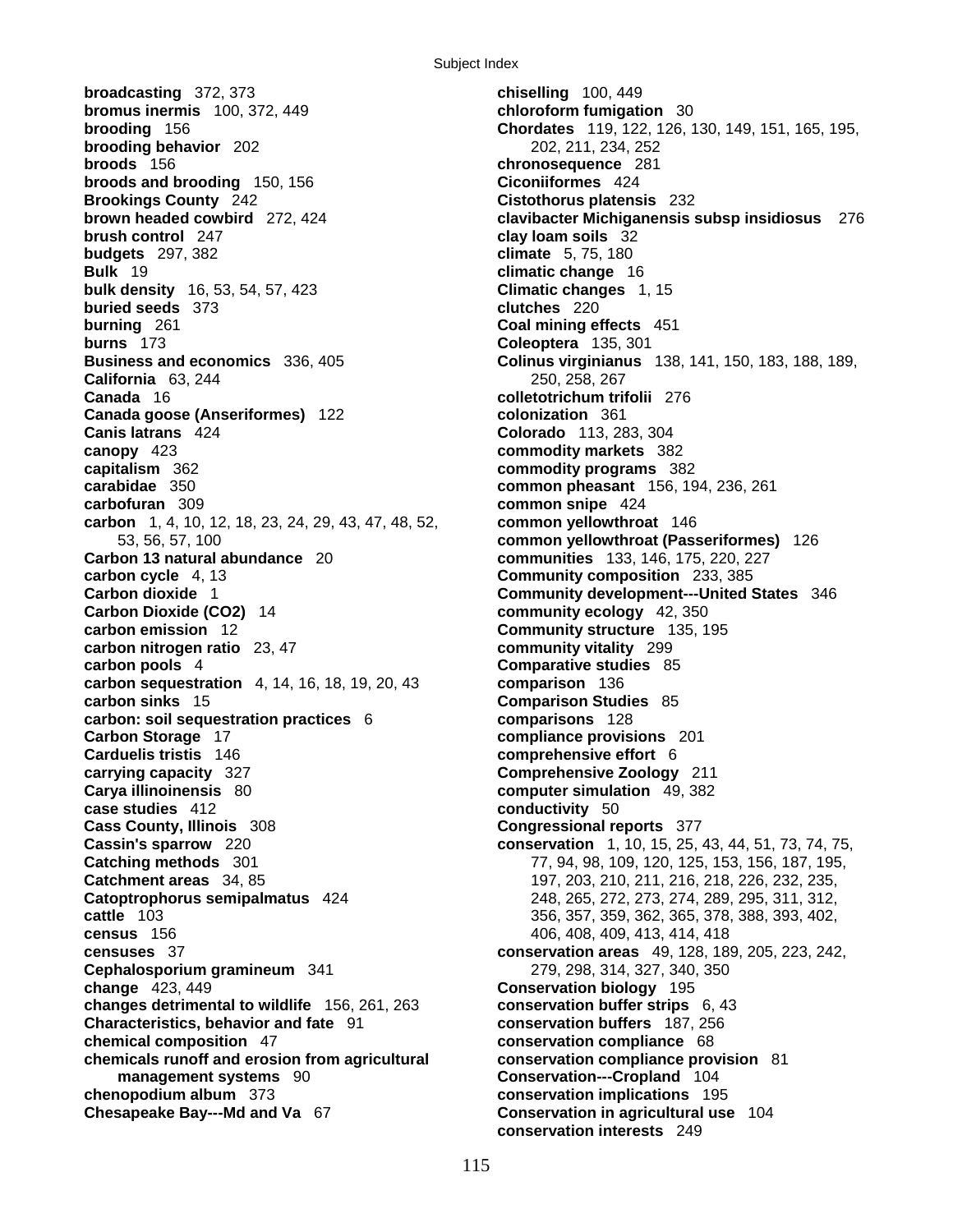**conservation land acquisition** 249 **constructed wetlands** 271

- **Conservation measures** 151, 195, 211 **consumer surplus** 255
- **Conservation of natural resources---Economic continuous cropping** 29 **aspects---North Dakota** 286 **contracts** 374, 395, 396
- **Conservation of natural resources---Government control programs** 61 **policy---United States** 348 **conversion** 4, 32, 382, 425, 445, 449
- **Conservation of natural resources---Nebraska cool season** 170
- **Conservation of natural resources---United States Corn Belt of USA** 81, 406 287, 346, 392, 394 **Corn Belt States of USA** 21, 36
- **Conservation of resources---United States---North cost analysis** 25, 382, 430 **Dakota** 447 **cost benefit analysis** 8, 61, 104, 105, 308, 379,
- **conservation practices** 180 381, 399, 400, 405
- **conservation practices: evolution** 6 **Cost effectiveness** 87
- **conservation programs** 115, 133, 142, 143, 146, **cost effectiveness analysis** 27, 308 154, 165, 175, 191, 212, 220, 250, 259, 261, **Cost sharing** 312 263, 267, 292, 377 **Costs** 34, 388, 395, 451
- **Conservation Reserve Enhancement Program cotton** 2, 30, 328, 382 110, 308 **cotton yield** 30
- **Conservation Reserve Enhancement Program--- cover** 115, 170, 191, 250, 263 **United States** 351 **cover crops** 13, 100, 339
- **Conservation Reserve Program** 3, 4, 6, 9, 15, 17, **cover, nesting** 143, 150 20, 26, 31, 33, 39, 43, 46, 53, 55, 58, 65, 68, 78, **cover type** 229 81, 87, 90, 93, 98, 99, 105, 106, 114, 116, 117, **coverage** 361, 423 118, 121, 122, 123, 124, 126, 128, 129, 130, **coyote** 424 133, 134, 142, 143, 144, 146, 148, 154, 155, **crested wheatgrass** 333 156, 157, 160, 161, 163, 170, 173, 174, 176, **crop (Angiospermae)** 48 186, 189, 190, 196, 197, 200, 204, 207, 208, **crop damage** 224 209, 211, 212, 217, 220, 221, 227, 229, 230, **crop density** 345, 364 231, 234, 235, 237, 238, 239, 241, 245, 250, **crop establishment** 303 253, 254, 257, 258, 260, 261, 262, 264, 265, **crop fields** 122 266, 269, 270, 272, 276, 279, 281, 297, 298, **crop management** 48, 345, 364 299, 304, 310, 311, 314, 322, 324, 328, 329, **crop mixtures** 276, 342 374, 375, 384, 389, 390, 395, 396, 399, 400, 328, 332 404, 405, 406, 407, 411, 412, 416, 417, 419, **crop residues** 18, 364 424, 426, 427, 428, 429, 433, 434, 435, 436, **crop rotations** 20, 30 438, 441, 442, 443, 444, 449, 454 **crop yield** 38, 128, 345, 364, 372, 398, 450
- **Conservation Reserve Program [CRP]** 152, 183, **Crop yields** 396
- **Conservation Reserve Program---Evaluation** 284 **croplands** 4, 16, 18 **Conservation Reserve Program lands** 48, 111 **cropping systems** 13, 18, 30, 54, 92 **Conservation Reserve Program U.S** 132, 315 **crops** 7, 10, 41, 102, 120, 311 **Conservation Reserve Program---United States CRP** 19, 88, 170, 258, 307, 405, 434 127, 139, 282, 287, 316, 319, 348, 351, 367, **CRP enrollment** 73 371, 392, 394 **CRP fields** 124, 135, 227, 245 **Conservation Reserve Programme** 151, 379 **crude protein** 103, 128 **Conservation Reserve Programme fields** 151 **cultivars** 128, 276
- 236, 242, 292 259, 261, 263
- **Conservation Resource Management** 165 **cultivated grassland soils** 20
- **conservation tillage** 13, 14, 18, 36, 43, 45, 344, **Cultivated Lands** 10, 46, 56, 112, 387, 399 345, 398, 421, 445, 450 **cultivation** 1, 3, 45, 51
- **Conservation, wildlife management and Culture of other aquatic animals** 207 **recreation** 74, 75, 177 **cutting** 263
- **consevation compliance program** 406 **cutting frequency** 276
- **consevation reserve program** 445 **cycling** 64
- **constituent loads** 72 **Cypress Creek** 306
- **constraints** 362 **Dabbling ducks** 207

179 **Cool season and warm season grass fields** 195 337, 338, 344, 345, 349, 356, 358, 360, 361, **crop production** 36, 37, 39, 41, 53, 64, 104, 322, 201, 202 **cropland** 10, 25, 31, 41, 46, 73, 88, 158, 399, 439 **Conservation Reserve Programs** 100, 188, 219, **cultivated farmland** 115, 150, 156, 191, 242, 250,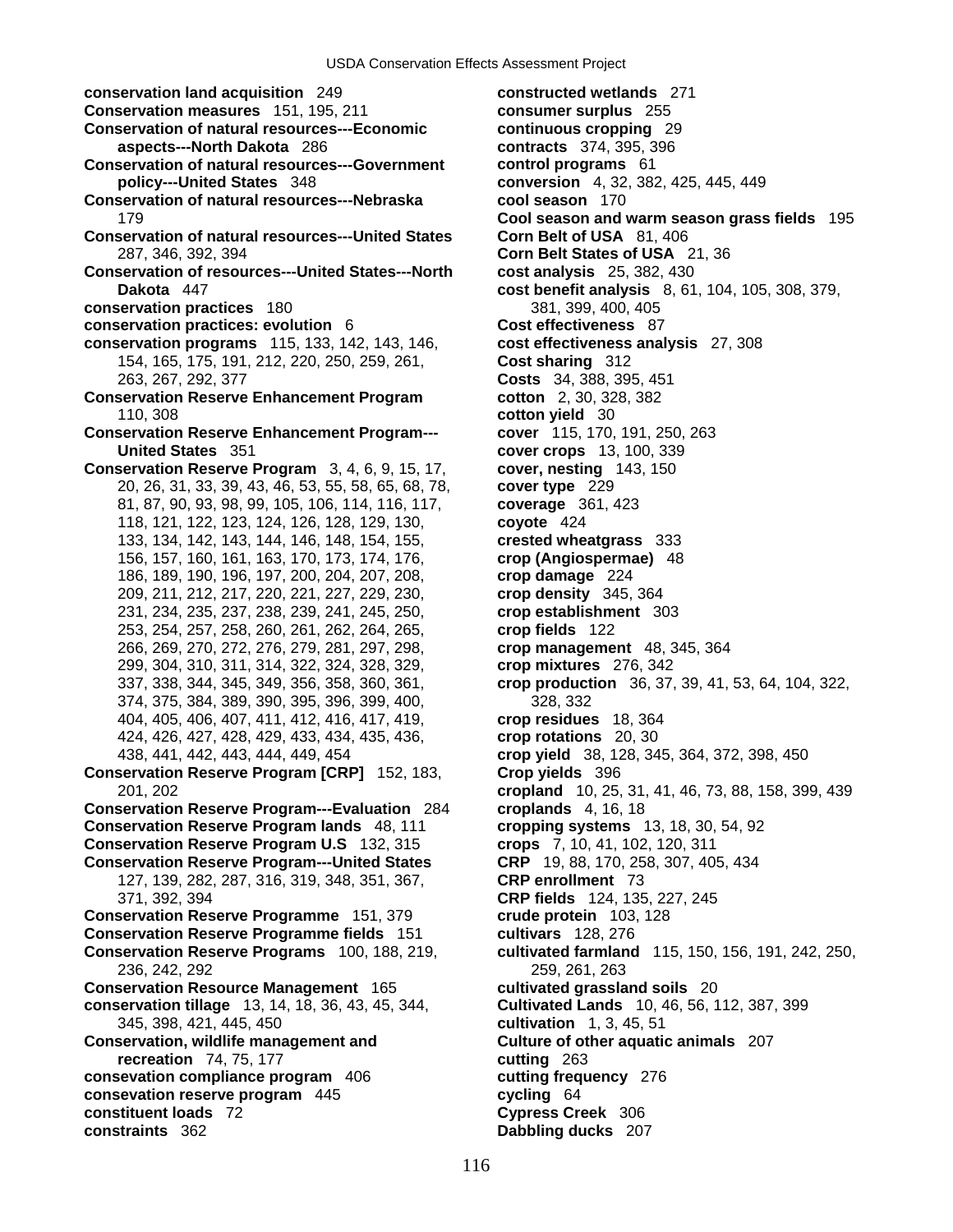**Dakota** 134 **Ecology** 20, 72, 135, 158, 169, 170, 171, 195, 203, **dark eyed junco (Passeriformes)** 122 229, 234, 244, 246, 289, 302, 379, 396, 405, **databases** 39 413<br>**deciduous forests** 60 **60 economism Decision making** 8, 396, 421 417 **Decision support systems** 306 **economic aspects** 395, 399, 439 **deer, white tailed** 242 **Economic Efficiency** 34 **deficiency payments** 295 **Economic Evaluation** 34, 255 **demography** 314 327, 332, 382, 412, 419, 420 **denitrification** 2 **Economic impacts** 396 **density** 158, 209, 220, 236 **economic instruments** 116 **Department of Agriculture** 451 **Economic model** 1 **descurainia pinnata** 280 **economic models** 81 **detecting change** 72 **economic sectors** 43 **diameter** 294, 326 **Economics** 25, 34, 64, 85, 109, 274, 296 **diapause** 340 **Ecosystem Function** 17 **dickcissel** 146, 174, 215, 272 **ecosystem management** 75, 162, 385, 424 **dickcissels** 158 **Ecosystem management---United States** 347 **dickcissels (Passeriformes)** 126 **ecosystem stability** 402 **digestibility** 128 **ecosystem structure** 281 **Diplopoda** 301 **ecosystem vulnerability** 116 **Diptera** 301 **ecosystems** 1, 16, 146, 154, 156, 174, 209, 212, **direct sowing** 54 220, 261, 272, 405, 424 **disc** 50 **Ecosystems and energetics** 75 **discing** 364 **edge habitat** 174 **disease resistance** 276, 341 **edge relation** 234 **dispersion** 188, 194 **Education** 165, 453 **Dissolved oxygen** 75 **effects** 29 **distribution** 154, 220 **Effects on water of human nonwater activities distribution of costs** 27 77, 82, 330 **disturbed land** 361 **efficacy** 344 **Diuraphis noxia** 355 **elateridae** 358, 375 **diurnal variation** 242 **electrical conductivity** 28, 57 **diversification** 246 **emission** 2, 16 **diversity** 220 **Emissions** 1 **Dolichonyx oryzivorus (Passeriformes)** 126 **endangered species** 112, 197, 222, 267 **Domestic livestock** 167 **energy cost of production** 322 **dove, mourning** 191 **energy crops** 227, 245 **drainage** 101 **Energy Fuels** 336 **Drainage Area** 85 **Energy Policies regulations and studies** 336 **drought** 80, 222, 398 **Energy Reserves** 336 **dry farming** 37 **Energy Source Development** 336 **duck nests** 158 **enhancement** 165, 402 **ducks** 143, 233, 244 **enrollment** 428 **dust** 16 **entisols** 425 dynamic computable general equilibrium models 409 **Dynamics** 3, 14 244, 312 **East central region** 242 388, 409 **eastern meadowlark** 146 **Environment---United States** 363 **Ecological Effects** 330, 333 **Environmental action** 25, 34, 41, 75, 91, 96, 97, **Ecological impact of water development** 113 107, 109, 274, 306 **ecological requirements** 191, 261 **environmental benefits** 297

**economic analysis** 138, 274, 322, 328, 336, 414, **degradation** 58 **Economic Impact** 21, 27, 85, 239, 240, 295, 299, **Duval County** 173 **Enviromental & Natural Resource Development** 43 **Environment** 20, 44, 72, 135, 158, 169, 170, 229, **earthworms** 28 **Environment management** 71, 75, 177, 251, 385, **ecological restoration** 267 **environmental benefits index** 400, 405 **Environmental concerns** 377 **environmental condition** 116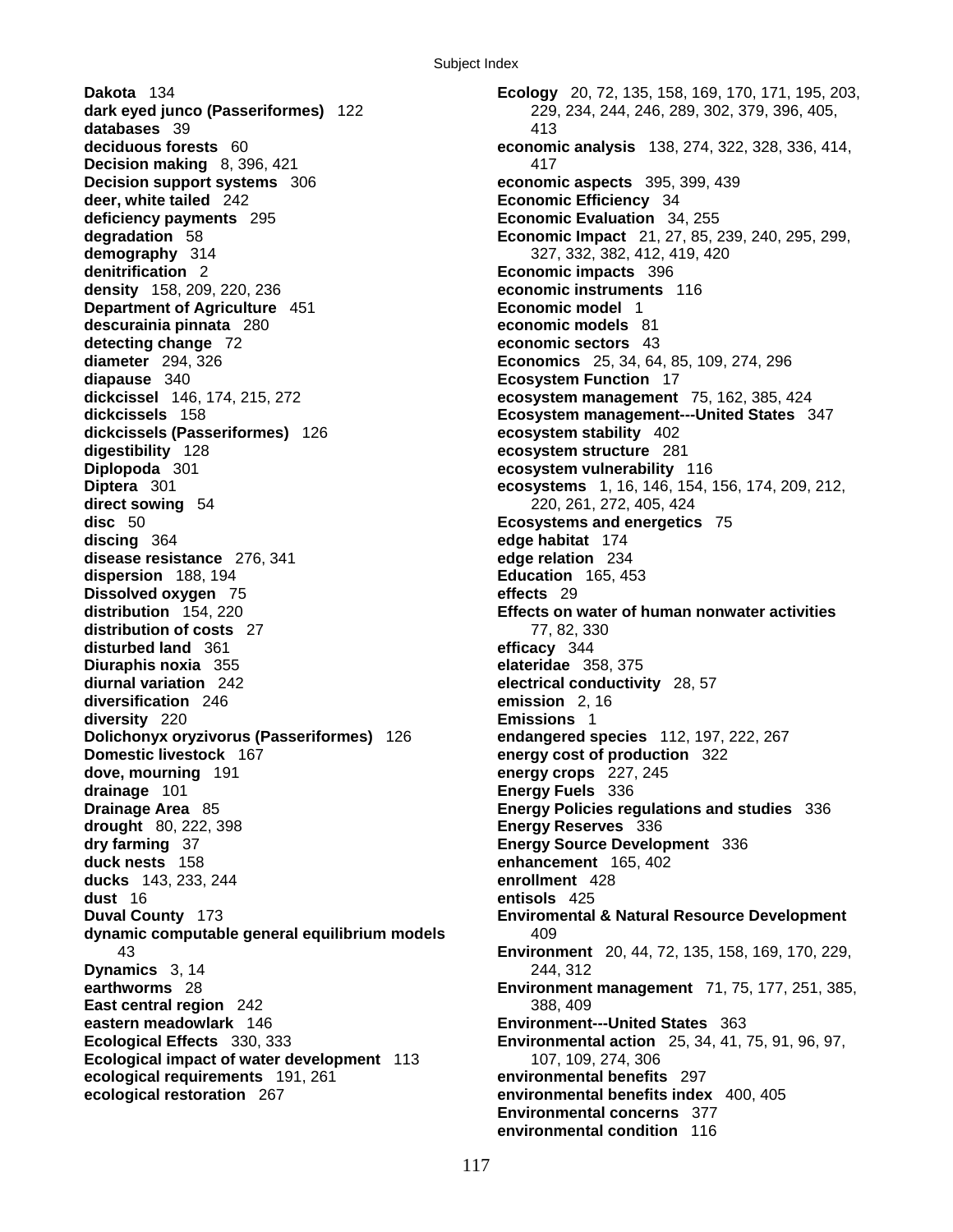**environmental degradation** 21, 75, 98 **euphorbia esula** 327 **environmental disturbances** 165 **European starling (Passeriformes)** 122 **Environmental Effects** 25, 85, 233, 396 **eutrophic lakes** 76 **environmental factors** 304, 323 **eutrophication** 76, 95 **environmental impact** 25, 28, 37, 167, 177, 220, **Evaluation** 74, 212, 307, 388, 408, 414, 437 255, 288, 295, 308, 337, 357, 393, 408, 412, **Evaluation process** 85 414, 431 **Evaluation, processing and publication** 88 **environmental impact statements** 416 **evapotranspiration** 391 **Environmental impacts** 430 **exotic species** 333 **Environmental issues** 85 **Expenditures** 34 **Environmental law** 453 **extensive agriculture** 115 **Environmental law---United States** 302, 415 **Eye spot** 341 **environmental legislation** 74, 283, 362 **Eyespot** 341 **environmental management** 44, 71, 378, 408, **fallow** 18, 39, 48, 54, 57 410, 413 **fallow systems** 13 **Environmental management and planning** 312 **fallow tillage systems** 20 **Environmental monitoring** 409 **Environmental Policy** 85, 104, 310, 379, 381, 408, **Farm Bill** 68, 165, 381 414 **Farm Bill of 1990** 396 **Environmental policy---United States** 164, 302 **farm costs and returns surveys** 155 **Environmental pollution and control** 1, 337, 377 **Farm crops** 1 **Environmental pollution and control Air pollution farm income** 155, 295, 382 **and control** 1 **farm management** 1, 37, 396, 408, 427, 453 **Environmental pollution and control Water farm sector** 382 **pollution and control** 430 **farm size** 299, 450 **environmental protection** 21, 74, 77, 96, 109, 118, **farm surveys** 155 274, 293, 297, 362, 374, 378, 395, 400, 408, **farmer service reward system** 293 414, 419, 438 **farmers** 27, 152, 311, 379 **Environmental protection---Cost effectiveness farmers' attitudes** 268, 295 335 **farming** 64, 104, 239, 299 **Environmental protection United States** 302, 452 **Farming and agriculture** 151 **environmental quality** 297, 302, 306, 381, 405 **farming systems** 37, 64, 187, 299, 412 **Environmental Quality Incentive Program [EQIP] farmland** 4, 12, 118, 174, 183, 209, 223, 272, 342, 201 424, 434 **Environmental Quality Incentives Program** 187, **Farmlands** 105 **Environmental restoration** 75, 140, 385, 451 450 **Environmental risk assessment---United States Farms---Economic aspects** 447 302, 392 **Farms---Environmental aspects** 415 **Environmental Science** 131, 290, 401 **Farms---Vermont** 422 **Environmental Sciences** 218 **Fayette County** 96 **Environmental transport** 105 **feasibility** 322 **enzyme activity** 23 **fecundity** 146, 195, 355 **eragrostis curvula** 222, 279 **Federal assistance programs** 427 **eroded soils** 16, 36, 277 **Federal jurisdiction** 395, 399 **erodibility** 32, 49, 445, 449, 450 **federal policies** 44 **erodible soils** 445 **federal programs** 4, 9, 12, 27, 43, 49, 81, 118, 138, **erosion** 21, 27, 34, 35, 36, 44, 45, 96, 180, 273, 146, 172, 174, 181, 220, 261, 266, 272, 274, 285, 295, 306, 311, 328, 357, 366, 403, 410, 276, 277, 278, 295, 296, 297, 310, 322, 345, 411, 414, 417, 418, 419, 420, 431, 433, 445 349, 353, 357, 358, 360, 361, 370, 375, 382, **Erosion and sedimentation** 31, 58, 98 386, 391, 393, 400, 406, 412, 417, 419, 423, **erosion control** 25, 34, 36, 41, 46, 73, 74, 77, 84, 438, 445, 449 87, 96, 187, 200, 213, 238, 274, 277, 299, 309, **feeding** 173 314, 329, 333, 349, 362, 370, 382, 391, 395, **Feeding behavior** 215 399, 400, 405, 407, 411, 427, 429, 433, 437, **feeding ecology** 244 442, 445, 446, 449, 451, 453 **fertility** 236 **erosion rates** 31 **fertilizers** 18, 344 **establishment** 305 **field experimentation** 364, 372 **estimation** 49, 78 **field sparrow** 146

118

381 **farms** 102, 115, 150, 203, 274, 311, 388, 393, 434,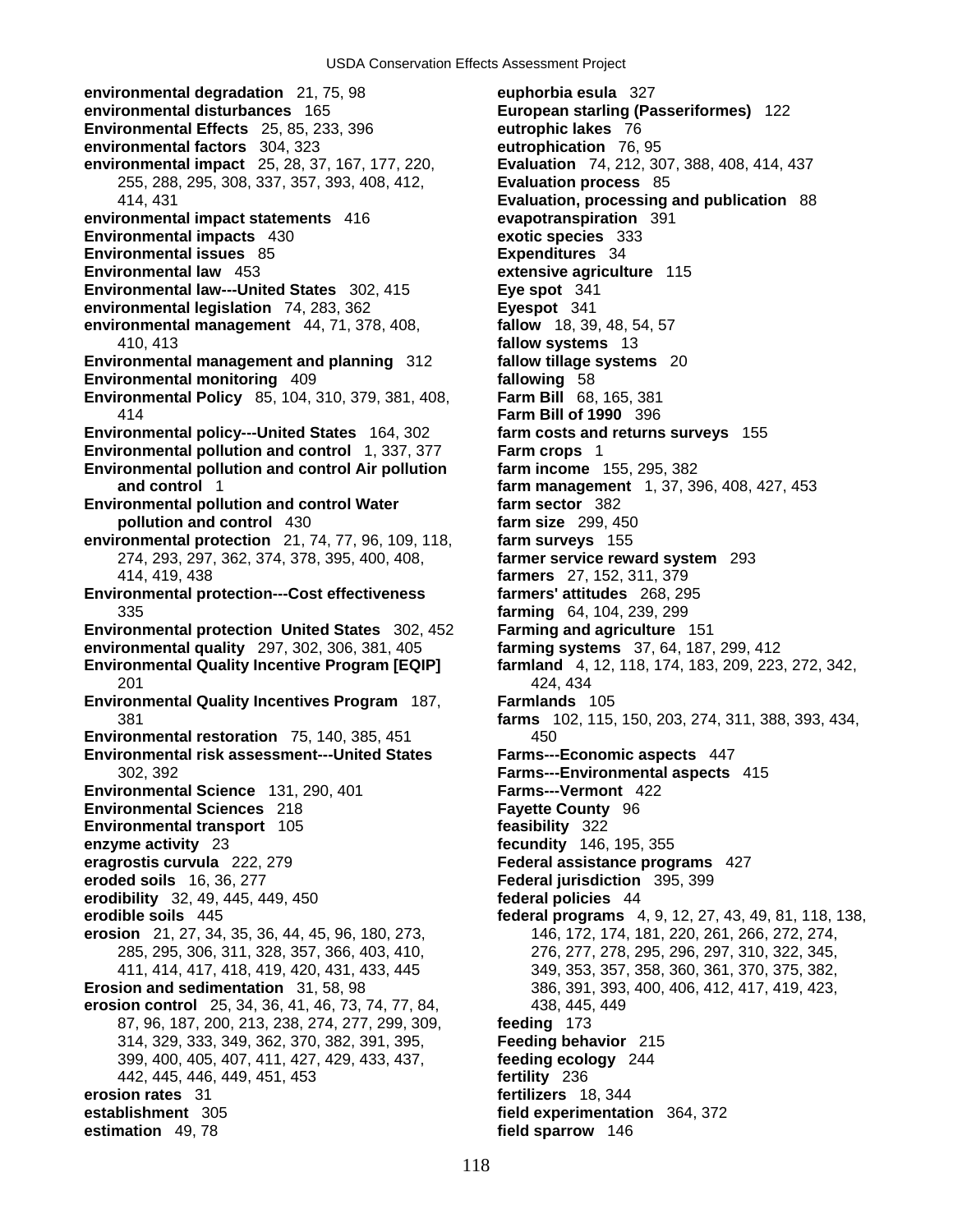**Fields** 19, 126, 134, 168, 229 **General Environmental Engineering** 75 **finance** 417, 434 **General papers on resources** 77 **Financing** 312 **Geographic Information Systems** 194, 254, 307 **fine sandy loam** 20 **geographical distribution** 193, 375 **fire ecology** 247 366, 384 **Fire hazards** 337 **Geography** 180 **fires** 173 **Georgia** 294, 309 **fisheries** 109 **Geoscience** 70 **Fisheries management---Political aspects** 69 **Geothlypis trichas** 146 **fishery resources** 109 **Geothlypis trichas (Passeriformes)** 126 **fledglings** 156 **Gini coefficient** 297 **flood control** 77, 89 **GIS** 194, 254 **flood damage** 74 **global carbon budget** 4 **flooding** 74, 77, 80 **Global Change** 14 **floods** 74, 89 **Glycine** 36 **fodder crops** 64, 276 **glycine max** 36, 92, 101, 364, 372 **Food** 388 **gossypium** 2, 328 **food, agriculture, conservation and trade act of gossypium hirsutum** 13, 344, 345 **1990** 295, 349 **Government agencies Evaluation** 380 **food and security act of 1985** 285 **Government finance** 104 **Food availability** 207, 215 **Government policies** 94, 312, 427 **food crops** 115, 261 **government policy** 55, 74, 84, 97, 107, 140, 153, **Food Security Act** 427, 453 **204, 204, 226, 243, 402 Food Security Act 1985** 413 **government programs** 25, 34, 41, 96, 434 **food security act of 1985** 27, 33, 81, 83, 94, 105, **Government regulations** 306 200, 295, 324, 396, 427, 428 **Government Supports** 25, 34, 41, 85, 439 **food supply** 261 **Governmental interrelations** 104 **foods** 173 **governmental programs and projects** 66 **forage** 64, 128 **Governments** 34 **Forage plants---United States** 383 **grains** 115 **foraging** 165 **gramineae** 279 **Ford County** 156 **grass management** 32 **forest fauna** 218 **grass prairies** 120 **Forest management** 60, 82, 326 **grasses** 24, 32, 40, 152, 253, 279, 283, 300, 304, **forest plantations** 183, 326 305, 340, 355, 360, 437 **forest soils** 4 **Grasses---Colorado---Growth** 319 **Forest thinning---United States** 287 **Grasses---Weed control---United States** 371 **forestlands** 4 **grasshopper sparrow** 146, 212, 220, 272 **Forestry management** 312 **grassland** 19, 115, 124, 143, 146, 169, 175, 191, **forests** 12, 16, 38, 60, 136, 321, 326 195, 229, 245, 259, 263 **formicidae** 169, 301 **grassland bird conservation** 170 **fragmentation** 158, 331 **Grassland Birds** 134, 197, 245 **frequency distribution** 361 **Grassland, cover quality** 151 **Freshwater** 177 **grassland improvement** 320, 370 **Freshwater pollution** 71, 73, 76, 91, 97, 107 **grassland management** 344, 423 **fuel crops** 322 **grasslands** 2, 4, 16, 24, 39, 45, 46, 51, 54, 136, **Funding** 377 **140, 143, 146, 154, 159, 172, 204, 209, 220, 200, 220, 200, 220, 200, 220, 200, 220, 200, 220, 200, 220, 200, 220, 200, 220, 200, 220, 200, 200, 200, 200, 200, 200, 200, 200, 200, 200, 200, 200, 200, 200, 20 fungal diseases** 276, 309 228, 232, 243, 246, 248, 251, 261, 272, 279, **fusarium oxysporum f sp medicaginis** 276 300, 314, 325, 331, 339, 364, 398, 424, 449 **Future planning Projected** 396 **Gratiot County** 263 **Galliformes** 156, 188, 236, 250, 255, 261 **grazing** 16, 103, 301, 327, 338, 350, 423 **Gallinago gallinago** 424 **Grazing---Colorado** 319 **game management** 153 **Grazing districts---United States** 318, 448 **GAO reports** 378 **Grazing Great Plains** 367 **Garvin Brook Rural Clean Water Program** 61 **grazing intensity** 320 **General** 341

119

**fire ants** 169 **geographical information systems** 39, 317, 358, **Forestry** 296, 312, 365 **grasshopper sparrow (Passeriformes)** 126, 234 **Fringillidae** 146, 154, 174, 212, 220, 424 **Grassland Soils** 3, 4, 16, 23, 32, 47, 52, 425, 445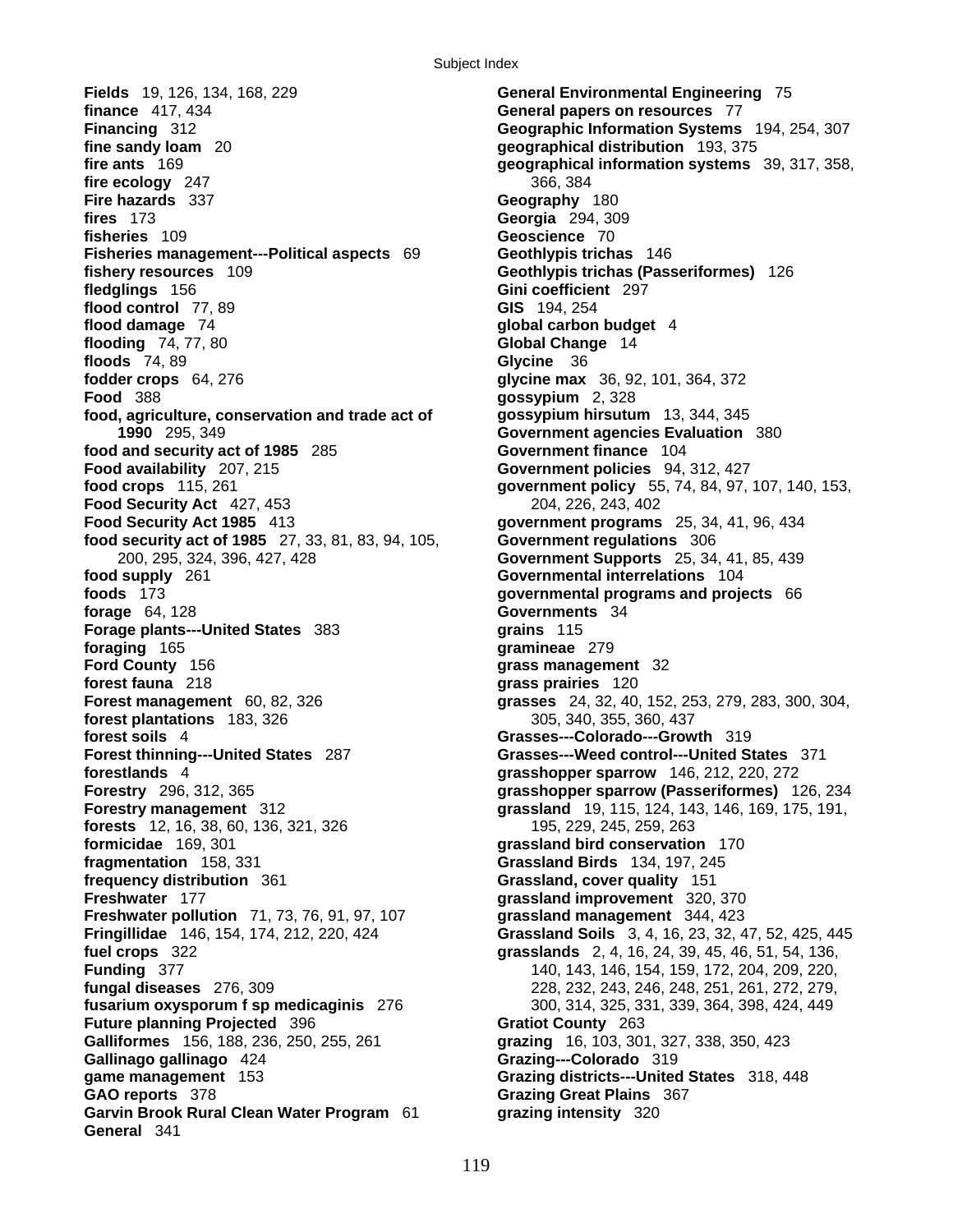**Grazing Lands and the Conservation Reserve herbicides** 339, 344, 370, 372 **Program** 318, 448 **hibernation** 120 **Grazing lands---United States** 383 **high plains** 239 **grazing systems** 338, 446 **highly erodable land** 201 **Great Plains** 20, 117, 148, 254, 427 **historic floods** 74 **great plains grasslands** 229 **history** 87, 94, 263, 323, 324, 325, 396 **Great Plains Region United States** 396 **home range** 154, 199 **great plains states of USA** 28, 29, 37, 47, 57, 64, **home range size** 202 331, 374 **Homoptera** 355 **Greater prairie chicken** 214 **horizons** 39 **greenhouse effect** 4, 16 **horned lark (Passeriformes)** 122 **Greenhouse Gas** 14 **host plants** 355 **greenhouse gas mitigation** 20 **human activity** 331 **greenhouse gases** 4 **Human impact** 228 **ground cover** 39, 222 **Human impact** 228 **hunting** 138, 207, 2 **Ground water** 105, 337, 430, 437 **hydraulic conductivity** 50 **Groundwater** 81, 82, 88, 366, 406 **hydraulic properties** 50 **groundwater pollution** 61 **hydrological regime** 385 **growth** 294, 326 **Hydrology** 75, 82, 89, 385 **growth rate** 326 **hymenoptera** 169, 301 **growth stages** 320 **hypoxia** 95 **gymnosperms** 80, 331 **idaho** 97, 295 **Habitat** 124, 146, 149, 150, 170, 175, 188, 191, **Illinois** 36, 76, 96, 107, 115, 141, 150, 152, 156, 195, 233, 242, 245, 250, 258 203, 215, 226, 228, 306, 308 **habitat alterations** 156, 173, 424 **Illinois: South and west central** 211 **habitat change** 115, 261 **impact** 288 **habitat changes** 212, 261 **Implementation** 396 **habitat classification** 188, 250 **implementation of research** 431 **habitat density** 202 **Improvement** 437 **habitat destruction** 159 **incentives** 386, 408, 434 **habitat improvement** 207, 274 **incidence** 375 **Habitat improvement (physical)** 177 **income** 240, 388, 419 **Habitat management** 142, 146, 156, 174, 188, 195, **indexes** 400 209, 211, 212, 219, 220, 261, 263 **indexing** 88 **habitat management for wildlife** 115, 150, 191, **Indiana** 65, 235 250, 261 **Indicator species** 330 **habitat preference** 358 **Indicators** 38, 56, 409 **habitat preservation** 165 **infestation** 361 **habitat relationships** 146, 174, 212, 261 **infiltration** 50, 425, 449 **habitat selection** 28, 111, 227, 242, 244 **infiltrometers** 50 **habitat surveys** 250 **input output analysis** 278, 285 **habitat use** 154, 173, 174, 199, 209, 242, 244, 272 **insect communities** 350 **habitat utilization** 140, 265 **insect pests** 309, 358, 375 **habitats** 28, 109, 118, 152, 155, 158, 159, 172, **Insecta** 330 189, 197, 200, 203, 204, 220, 222, 238, 266, **Insects** 198, 330 289, 297, 340, 356, 358, 378, 405, 407, 419, **integer programming** 27, 295 430, 437 **integrated systems** 37 **harvesting** 312, 425 **introduced species** 446 **harvesting date** 320 **invasions** 331 **hay** 53, 64, 338, 450 **invertebrate biomass** 252 **haying** 53 **invertebrates** 28, 330 **haymaking** 183, 205, 300, 423 **Iowa** 26, 98, 115, 158, 161, 245, 358, 364, 372, **Hazards** 451 373, 375, 454 373, 375, 454 **373**, 375, 454 **IPCC herbage** 338 **herbicide application** 280, 354, 368 **IPCC Inventory** 14 **herbicide mixtures** 280 **irrigated farming** 39 **herbicide recommendations** 368 **Irrigation** 18, 87, 104, 430 **herbicide residues** 309 **ischaemum** 445

**ground cover** 39, 222 **hunting** 138, 207, 240, 255, 314, 405, 414 **intensive husbandry** 103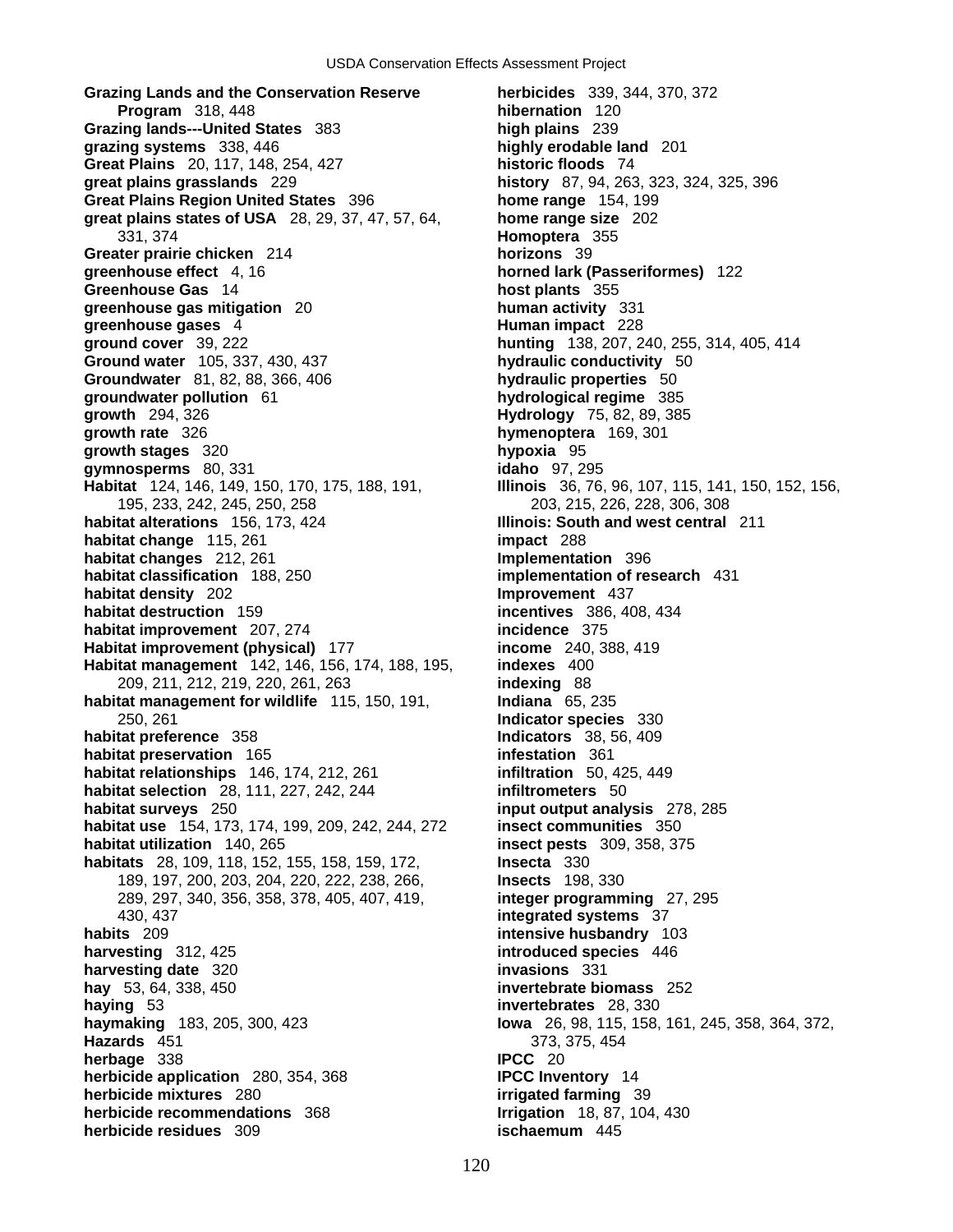**IWEBP** 203 **Land Use Change** 14, 20 **Jasper County** 150 **land use land cover maps** 39 **Joaquin kit foxes** 199 **land use planning** 39, 434 **juniper** 229 **Land use, Rural---Government policy---United Juniperus** 331 **States** 432 **Juniperus spp** 125 **Land use---Rural---United States** 316 **juvenile** 156 **Land utilization---Environmental aspects** 447 **Kansas** 39, 123, 128, 162, 174, 180, 191, 243, 247, **landowners** 171, 267, 314 261, 272, 304, 339 **Landscape** 135, 329, 421 **Kansas Conservation Reserve Program** 252 **landscape conservation** 35 **Kansas: Riley County** 174 **landscape ecology** 80, 331 **Kansas, Western** 261 **Landscape Metrics** 254 **Kentucky** 66, 303 **landscape structure** 211 **Kingsbury County** 242 **Landscapes** 197 **Klamath Basin** 93 **Landslides and erosion** 44, 273 **Know County** 175 **lapland longspur (Passeriformes)** 122 **Knox County** 146, 195, 259 **LaPlatte River** 71 **laboratories** 57 **Law** 109 **Lake County** 242 **lawns and turf** 280, 354 **lakes** 21, 107 **laws and regulations** 68 **Land and freshwater zones** 195, 211 **least weasel** 193 **Land areas** 203 **legislation** 33, 74, 94, 97, 109, 200, 285, 295, 306, land banks 39, 45, 47, 55, 100, 204, 205, 300, 344, 349, 397, 419, 420, 451 364, 372, 398 **legumes** 40, 152, 283, 300, 360 **land capability** 285 **Legumes---Weed control---United States** 371 **Land conservation** 396 **Lek** 214 **land cover** 39 **Light traps** 330 **land degradation** 331 **Limosa fedoa** 424 **Land Development, Land Reform, and Utilization Linn County** 146, 175, 195, 259 **(Macroeconomics)** 146, 174, 220, 261, 272, **literature reviews** 204 407 **litter plant** 279, 364 **land diversion** 12, 23, 52, 54, 200, 220, 240, 255, **livestock** 173, 350 266, 277, 297, 308, 324, 332, 349, 357, 360, **livestock farming** 37 361, 374, 384, 386, 400, 403, 414, 419, 433, **Livestock industry---United States** 383 442, 449 **liveweight gain** 103 **land improvement** 15 **Loblolly Pine** 17 **Land Management** 4, 13, 39, 52, 56, 58, 98, 102, **Local conservation programs** 93 155, 235, 261, 297, 306, 310, 344, 345, 353, **Logging** 82 364, 387, 414, 421, 423, 427 **logistic regression** 229 **land management practice** 130 **Long range Time** 337 **Land ownership** 396 **long term tillage** 20 **land policy** 328, 332, 353, 414 **Longleaf Pine** 17 **Land pollution** 10, 44, 96 **Lorenz curve** 297 **land, private** 212, 242, 250, 261, 424 **loss of habitat** 261 **land productivity** 445 **losses** 240, 437 **land reclamation** 105, 385, 451 **losses from soil** 92, 384, 423, 445, 449 **land resources** 359, 407, 418 **Lower Sangamon Watershed** 308 **Land retirement program** 437 **Macon County** 146, 175, 195, 259 **land retirement programs** 201 **macrotis** 199 **land trusts** 249 **maize** 2, 36, 38, 382, 406, 450 **land types** 38 **Mammalia** 216, 233 **land use** 1, 2, 4, 9, 10, 23, 31, 32, 37, 38, 39, 45, **mammals** 233, 242, 424 49, 52, 85, 87, 88, 94, 103, 105, 115, 141, 156, **Man induced effects** 75 191, 207, 212, 213, 214, 218, 220, 240, 249, **Management** 19, 134, 141, 142, 146, 153, 156, 263, 272, 274, 306, 307, 308, 309, 325, 329, 174, 188, 207, 209, 212, 214, 219, 220, 236, 330, 331, 332, 337, 342, 350, 353, 357, 364, 242, 243, 248, 250, 251, 261, 272, 409, 424 366, 374, 379, 387, 396, 399, 403, 414, 420, **manures** 18 421, 423, 425, 427, 438, 445, 449, 450 **mapping** 88

121

**Land** 254, 359 **leaching** 81, 88, 384, 406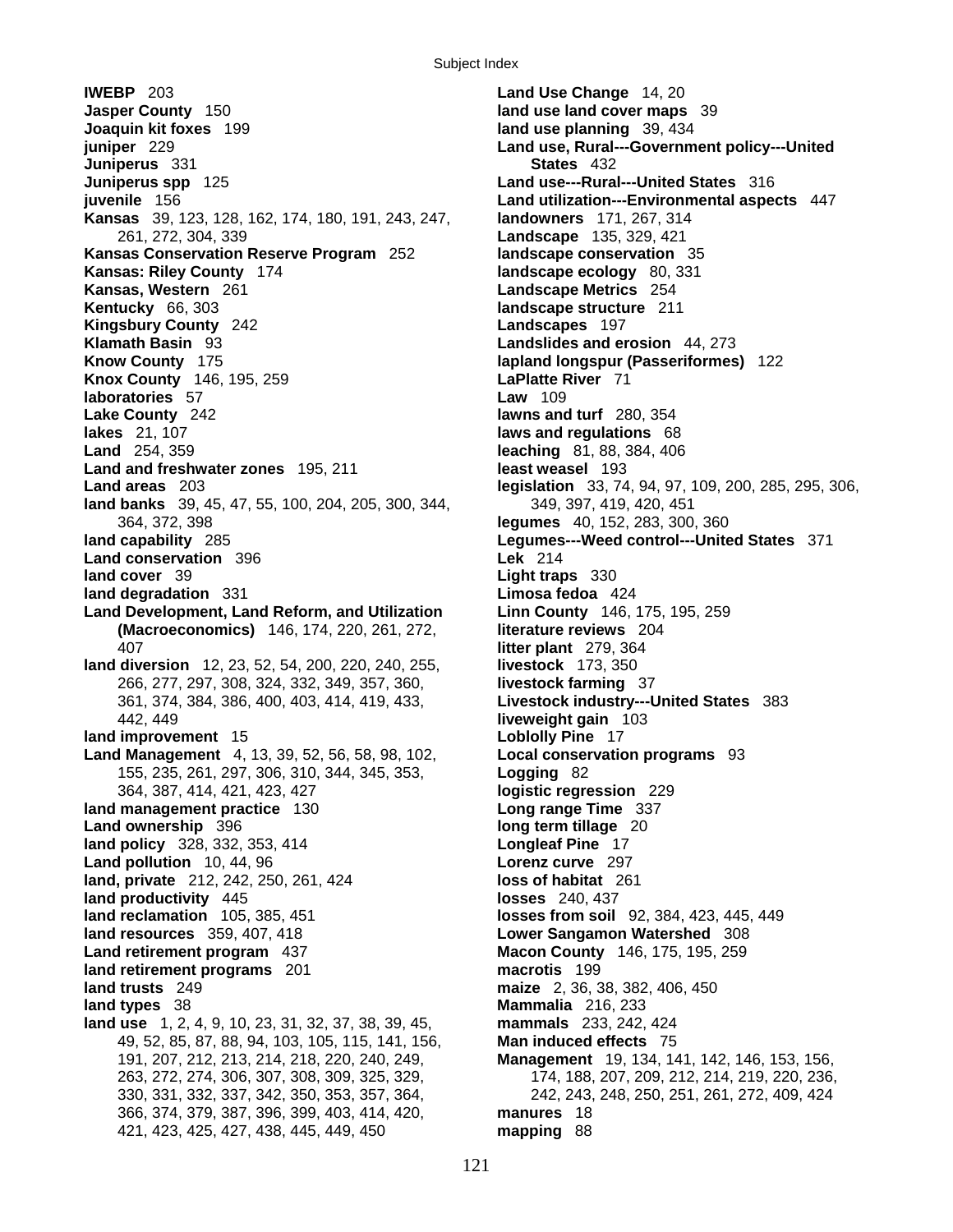**maps** 39 **mourning dove (Columbiformes)** 122 **marbled godwit** 424 **movements** 244 **Marginal Agricultural Lands** 17 **mowing** 232, 320 **marginal land** 87, 294, 417 **Multidisciplinary** 184 **Marine environment** 177 **multiple land use** 314 **multiple land use** 314 **multiple land use** 314 **marketing** 450 **national economy** 293 **Maryland** 16, 110 **National government** 312 **mathematical model** 90 **Natural resource conservation** 405 **mating grounds** 191 434 **Matter** 14 **Natural Resources** 31, 146, 174, 203, 242, 261, **meadow vole** 424 268, 272, 296, 378, 407, 437 **meadowlark** 272 **Natural resources and earth sciences** 203, 312, **meadowlark (Passeriformes)** 122 337, 405, 434 **meadowlarks** 126 **Natural resources and earth sciences Hydrology meadowlarks, blackbirds and orioles** 175 **and limnology** 105, 430 **meadows** 120, 210 **Natural resources and earth sciences Natural medicago sativa** 39, 53, 92, 100, 101, 276, 300, **resource management** 94, 112, 152, 197, 449 253, 356, 378, 388, 396, 427, 429, 430 **Medicine and biology** 203, 405 **Natural resources and earth sciences Soil Medicine and biology Ecology** 1, 197, 253, 337 **sciences** 1, 87, 105, 388, 429, 437 **Medicine and biology Zoology** 253 **Natural resources conservation** 356, 434 **Meetings** 396, 427 **natural resources land resources** 220 **melilotus officinalis** 372 **Natural resources management** 388 **Mephitis** 424 **Natural Wetlands** 134 **metapopulation viability** 116 **nature conservation** 45, 60, 103, 109, 159, 177, **methodology** 57, 302, 414 222, 272, 279, 300, 326, 332, 364, 366, 379, **Michigan** 168, 263 385 **microorganisms** 24 415 **Microtus pennsylvanicus** 424 **nature reserves** 45, 183, 205, 216, 326, 373 **Migratory Birds** 124 **Nearctic region** 195, 211 **mineralizable carbon** 52 **Nebraska** 49, 57, 65, 87, 180, 304, 320, 364 **mineralizable nitrogen** 52 **neotropical migrant species** 125 **mineralization** 23, 45, 52, 53, 100 **nest** 191 **minimum convex polygons** 202 **nest density** 220 **minimum tillage** 350, 425 **nest parasitism** 272 **Mining** 451 **nest predation** 129 **Minnesota** 26, 47, 61, 92, 101, 133, 157, 209, 276, **Nest Success** 143, 245 **Minnesota, Southwestern** 209 **nesting behavior** 202 **Minnesota, western** 133 **nesting sites** 174, 220 **Mississippi** 49, 57, 58, 63, 80 **Nesting Success** 124, 129, 172, 195 **Missouri** 121, 146, 175, 189, 195, 227, 250, 253, **nesting success and fecundity** 195 258, 259, 412 **nestling diet** 135 **Missouri, Northcentral** 146 **nests** 146, 159, 162, 174, 195, 204, 215, 220, 222, **model** 50 228, 233, 236, 247, 251, 265, 272 **modeling** 175, 188, 263 **nests and nesting** 143, 146, 150, 175, 191, 259 **models** 16, 78, 170, 197, 317, 358, 437 **New Mexico** 219, 446 **moldboards** 100 **New York** 317 **mollisols** 29, 32, 425 **NIPF** 312 **Molothrus ater** 272, 424 **NIPF lands** 312 **monitoring** 55, 436 **nitrate** 24, 101 **Monocots** 48 **nitrate nitrogen** 28, 61, 92, 103 **Montana** 111, 190, 207, 285, 353 **nitrates** 61 **Monte Carlo method** 400 **nitrification** 2 **mortality** 156, 199, 309 **nitrogen** 24, 29, 30, 45, 48, 52, 57, 100 **mourning dove** 191 **nitrogen content** 23, 47

**Mational conservation programs** 65 **mathematical models** 1, 43, 278, 308, 417 **natural resource management** 203, 312, 405, 416, **microbial biomass** 24, 30 **Nature conservation---United States---Legislation** 336, 360, 361 **nesting** 146, 172, 174, 177, 220, 222, 236, 272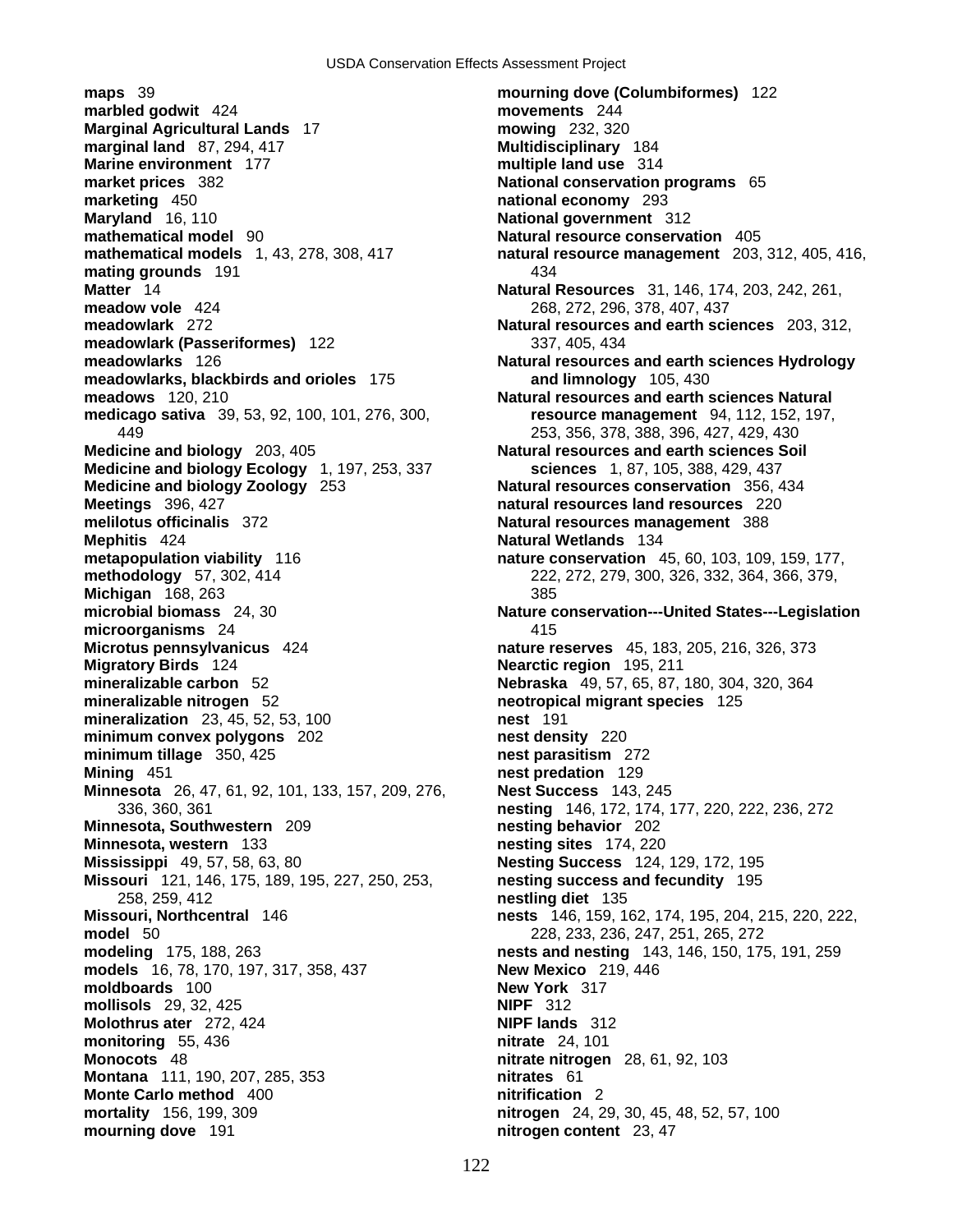**nitrogen cycle** 13 **offsite benefits** 8 **nitrogen fertilization** 20 **Ohio** 21, 103, 265, 417 **nitrogen fertilizers** 322, 425, 450 **Oklahoma** 29, 45, 128, 229, 331, 344, 345, 350, **nitrous oxide** 2 426, 445 **no-tillage** 2, 45, 53, 55, 100, 283, 344, 345, 350, **old fields** 136, 162 364, 372, 398, 425, 445, 449, 450 **onsite benefits** 8 **nongame wildlife** 220 **opportunity costs** 240, 359 **Nonhuman Vertebrates** 119, 122, 126, 130, 149, **ORACBA** 302 165, 202, 234, 252 **Oregon** 292 **Nonindustrial private forest** 312 **Organic Carbon** 7, 10, 14, 57 **Nonpoint pollution** 34, 91, 97, 107, 306 **organic matter** 1, 30, 40, 51, 98 **Nonpoint pollution sources** 34, 75, 104, 306, 453 **Organic Matter Recovery** 3, 19 **nonpoint source pollution** 66 **Orthoptera** 198 **Nonpoint source pollution---United States** 59 **overwintering** 279, 340 **Nonpoint sources** 91, 97, 105, 107 **Panicum Virgatum** 245, 320 **North America** 2, 16, 18, 21, 24, 28, 29, 35, 36, 57, **Papilionoidea** 36 64, 80, 115, 124, 133, 142, 143, 146, 150, 154, **participation** 78, 428 156, 173, 174, 175, 177, 188, 195, 199, 209, **Particle Size Analysis** 19 211, 212, 219, 220, 229, 236, 242, 248, 250, **partridge** 194 255, 259, 261, 263, 272, 292, 317, 331, 359, **Passerculus sandwichensis** 232 **North America Central States of USA** 21, 28, 36, **passerine (Passeriformes)** 130 57, 64 **pastures** 10, 38, 209, 272, 350 **North America Dakota** 28 **Patch Size** 233, 254 **North America, Erie L** 34 **Patches** 233 **North America: Great Plains** 424 **Paternal behavior** 215 **North American Breeding Bird Survey** 149 **Patterns** 17, 111 **North American grassland** 135 **Payment** 378 **North American Wetlands Conservation and Payments** 377 **Restoration Act of 1989** 94 **Pennsylvania** 65, 451 **North Carolina** 404 **percolation** 391 **North central region** 175 **Perdix perdix** 194 **North Dakota** 26, 53, 143, 145, 157, 190, 205, 207, **perennials** 53, 101 232, 245, 300, 327, 338, 423, 425 **Performance assessment** 34 **North Dakota---Economic conditions** 447 **permanent grasslands** 220, 360, 361 **North Dakota Enhancement Program** 286 **persistence** 276, 360 **North Dakota---Environmental policy** 447 **pest management** 358 **North Dakota---Social conditions** 447 **pest scouting** 358 **Northcentral States** 212 **pesticide leaching index** 384 **Northeastern States of USA** 317 **pesticide root zone model --- PRZM** 81 **Northern Bobwhite** 258 **pesticides** 66, 81, 88, 261, 384, 406 **northern bobwhite (Galliformes)** 122 **pH** 29 **Northern central region** 259 **Phalaropus tricolor** 424 **Northern Great Plains** 237 **Phasianidae** 156, 236, 255, 261 **northern pintail** 244 **Phasianidae: Galliformes, Aves** 211 **northern plains** 143 **Phasianus colchicus** 156, 170, 194, 236, 261 **Northern Plains States of USA** 5, 28, 33, 57, 64, **Phasianus colchicus (Galliformes)** 119, 126 238, 299, 323, 324, 325, 329, 442 **Phasianus colchicus (Phasianidae)** 151 **NRCS** 307 **Phasianus colchicus [ring necked pheasant] NRI** 88 **(Galliformes): female, male** 202 **nutrient content** 64 **pheasant, ring necked** 156, 261, 263 **nutrient dynamics** 4 **Pheasants** 200, 245, 255 **nutrient management** 187 **phleum pratense** 276 **nutrients** 58, 64, 75 **phosphorus** 28, 29, 136, 317, 360 **Nutrients (mineral)** 75 **phosphorus fertilizers** 450 **odocoileus hemionus** 111 **Phrynosoma cornutum** 173 **odocoileus virginianus** 111, 242 **Physicochemical properties** 75 **Odontophoridae** 188, 250 **physiographic features** 39 **offset schemes** 116 **physiology** 156

408, 414 **Passeriformes** 146, 154, 174, 209, 212, 220, 424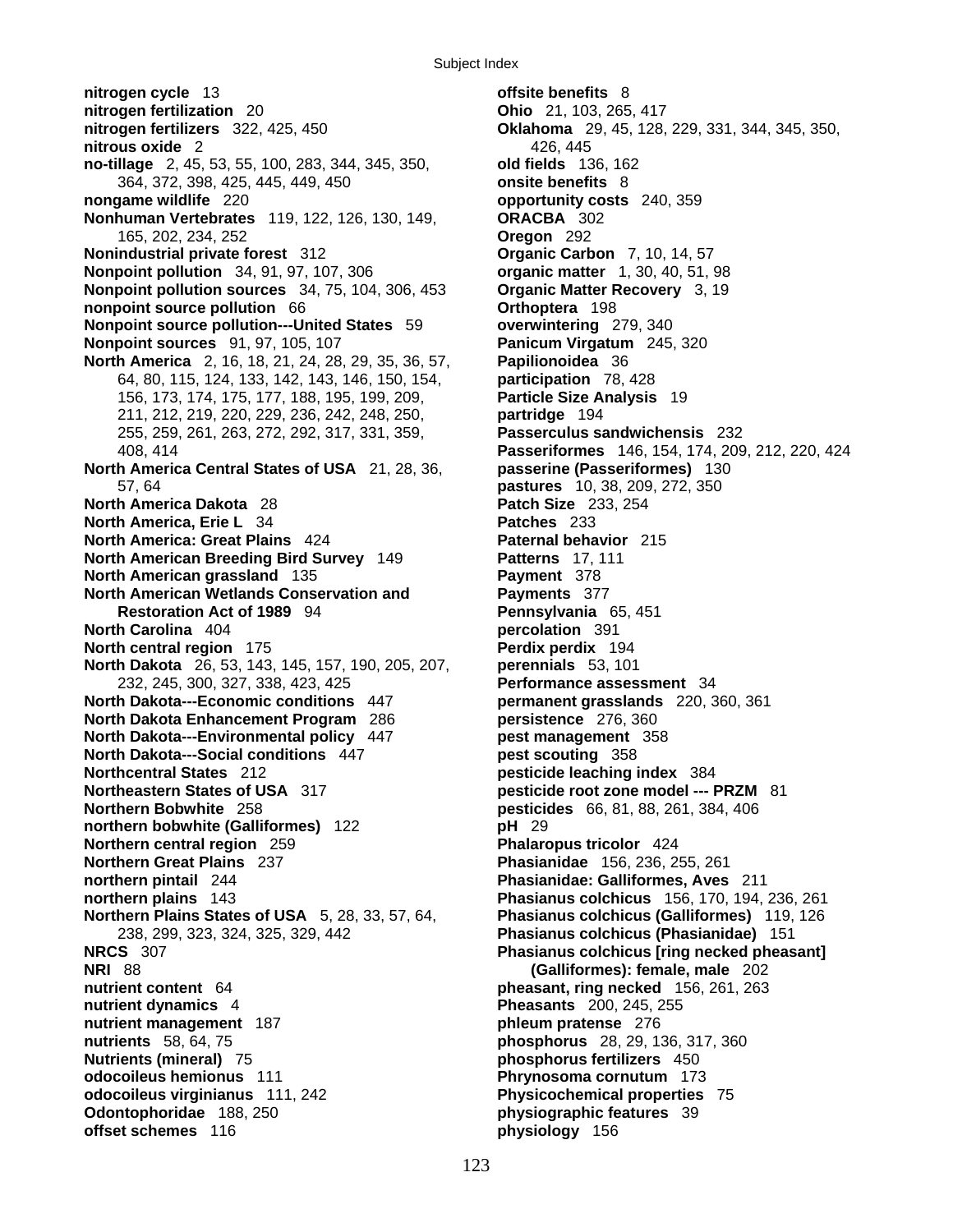**phytophthora medicaginis** 276 **prairie pothole wetlands** 75 **phytotoxicity** 309 **Prairie Wetlands** 134 **Pike County** 76 **prairies** 16, 24, 64, 75, 125, 159, 205, 210, 310, **pines** 326, 342 330 **pinus** 183, 417 **precipitation** 28, 42 **pinus taeda** 13, 294, 309 **predation** 159, 228 **pisum sativum** 53 **Predator control** 177 **Pittsfield City Lake** 76 **predators** 180, 233 **plains** 125, 340 **prediction** 353 **plant competition** 294 **prescribed burning** 222, 247, 320, 345, 398, 423, **Plant diseases** 341 446 **plant establishment** 298 **Preservation** 113, 203, 405 **plant height** 294, 320 **Prevention and control** 34, 71, 76, 84, 91, 96, 97, **plant parasitic nematodes** 309 107, 306 **plant (Plantae)** 249 **prey density** 165 **Plant populations** 75, 385 **price support** 382 **plant residues** 18, 32 **Prices** 388 **Plantae (Plantae Unspecified)** 130 **priorities** 113 **planting** 183, 295, 312, 321, 437 **private farm management** 293 **planting stock** 80 **private land** 172, 312 **plants** 2, 24, 29, 36, 48, 80, 130, 249, 331 **private land management** 201 **Plants Botany** 337 **private lands** 116 **plateaus** 340 **private ownership** 172 **plowing** 100, 325, 364, 398, 449 **Problem solving information for state and local Policies** 112, 306 **governments** 312 **policies and programs** 115, 143, 150, 242 **Procyon lotor** 424 **policy** 80, 109 **production** 115 **policy making** 25, 453 **production possibilities** 314 **policymakers** 436 **productivity** 35, 43, 46, 168, 174, 220, 236, 263, **pollutants** 317 272, 297, 312 **polluted water** 317 **profitability** 295, 297 **pollution** 66 **profits** 27, 430 **pollution by agriculture** 411, 441 **Program administration** 405 **pollution control** 34, 61, 71, 91, 96, 97, 107, 274, **program development** 83, 436 306 **program effectiveness** 8 **pollution legislation** 97 **program evaluation** 308, 428, 436 **pollution monitoring** 91 **program participants** 12, 27, 295, 314 **Pollution monitoring and detection** 91 **Program participation** 377 **Pollution (Nonpoint sources)** 34 **program transfer potential** 293 **Poplars** 336 **programs** 288, 298, 299, 329, 388, 442 **Population** 203, 253 **projections** 428 **Population decline** 232 **Protection** 437 **population density** 111, 150, 172, 175, 181, 195, **Protective measures and control** 73, 274, 385 198, 259, 261, 350, 373 **protein intake** 103 **population dynamics** 146, 195, 261, 372 **Pseudocercosporella herpotrichoides** 341 **population ecology** 212 **public expenditure** 8, 382 **population growth** 204 **public loans** 382 **population loss** 261 **Public opinion** 356, 420 **population status** 141, 226 **public relations** 272, 292 **Population Trends** 135, 143, 229 **pyrolysis** 322 **populations** 170, 204 **quails** 189 **Populations & general ecology** 198, 301, 330 **quality** 9, 19, 23, 29, 445 **Populus** 82 **quercus** 80, 279 **porosity** 50 **raccoon** 424 **potassium** 28, 360 **rain** 384 **pothole habitat** 86 **range extension** 154 **prairie** 115, 158, 194 **range management** 446 **prairie marsh** 86 **Range management Great Plains** 367 **Prairie Pothole region** 99, 160, 190, 207, 233 **rangelands** 16, 162, 198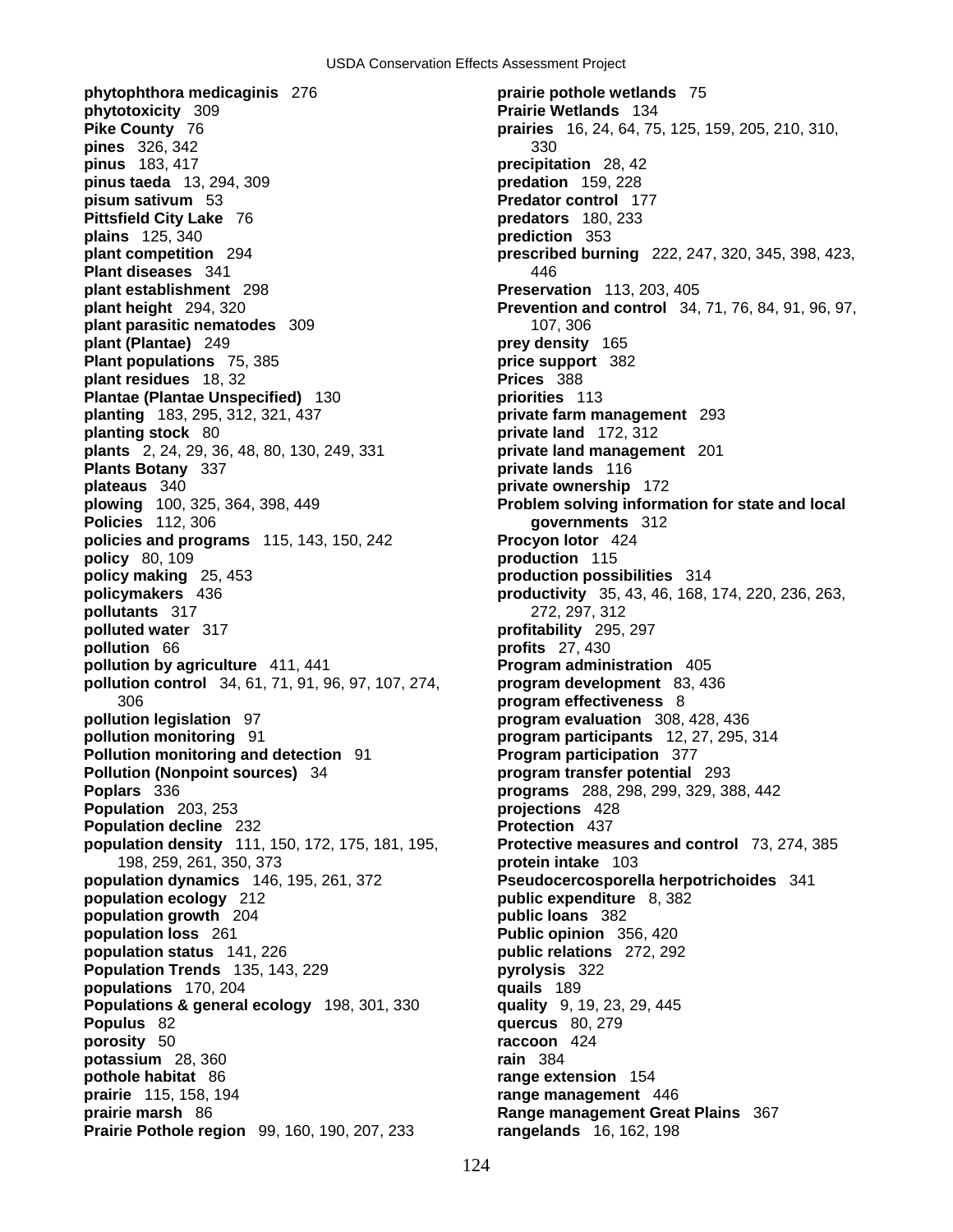**rates** 199 **risk** 384 **rating curves** 72 **Risk assessment** 302, 392 **reclamation** 40, 51, 385 **risk management** 35 **recreation** 109, 396, 405, 414, 419 **risks** 88 **recruitment** 207, 236 **river basins** 73, 113 **red fox** 424 **rivers** 73, 89, 95, 97 **red winged blackbird** 146, 220 **Rock Creek** 97 **Reduction** 1 **rodents** 361 **refuse** 95 **rolling plains** 239 **regeneration** 51 **rotational grazing** 103, 423 **Regional conservation programs** 26, 99, 148, **rotations** 53, 101, 372, 373 160, 176, 190, 237, 443 **rowcrop field** 129 **regional surveys** 314, 360, 361 **rowcrops** 101 **Regions** 1 **runoff** 58, 71, 74, 76, 81, 91, 317, 391, 421, 423, **regression analysis** 357 445, 449 **regrowth** 344 **runoff rates** 98 **regulations** 83, 94, 395, 408 **rural areas** 240 **Relations to plants** 355 **Rural Clean Water Program** 97 **Remote Sensing** 39, 254, 307 **rural communities** 299, 393 **remuneration** 183 **rural development** 353 **rents** 285 **rural planning** 277 **replanting** 33, 304, 305 **Rural population---Economic conditions** 447 **representative ecosystem examples** 116 **RUSLE(C)** 258 **reproduction** 146, 172, 174, 175, 191, 195, 259 **sacramento valley** 244 **Reproduction Biology** 197, 253 **Saline soils** 104 **reproductive performance** 205 **Salmo salar** 267 **Reproductive productivity** 195 **salsola iberica** 280, 354 **reproductive success** 234 **sampling** 259, 358, 375 **reptiles** 173 **San Joaquin Valley** 244 **research** 18, 408, 453 **satellite imagery** 39 **reserve** 261 **Savannah sparrow** 232 **reserved areas** 332, 350, 391 **schizachyrium scoparium** 320 **reserves** 283, 396, 411 **Scolopacidae** 424 **residential areas** 353 **season** 242 **residue management** 30 **season long grazing** 423 **Resource conservation** 33, 35, 83, 200, 238, 288, **seasonal activities** 242 299, 324, 325, 329, 396, 421, 442 **seasonal variation** 111, 181, 242, 372, 373 **resource management** 60, 407, 418, 419 **seasonality** 126 **resource utilization** 419 **seasons** 24, 242 **Resources** 14, 85 **Sedge wren** 232 **Resources Management** 85, 109 **sediment** 423 **respiration** 23, 55, 57 **Sediment control** 451 **restoration** 60, 75, 424 **sediment load** 73 **restored grasslands** 281 **sediment pollution** 441 **retired acres** 428 **Sediment transport** 306 **return-to-crop production** 53 **sedimentation** 76 **returns** 406 **seed banks** 373 **revegetation** 80, 200, 238, 305, 325, 433, 442 **seed output** 373 **Revenue** 312 **seedbed preparation** 304 **Revised Universal Soil Loss Equation** 258 **seeding** 150 **revised universal soil loss equation (RUSLE)** 49 **seedlings** 80, 294, 309, 321 **rice** 2 **seeds** 38, 243 **Right of property---United States** 347 **selection criteria** 266 **Riley County** 191, 272 **semiarid climate** 344 **rill erosion** 31 **semiarid soils** 52 **ring necked pheasant** 156, 170, 261 **semiarid zones** 45 **ring necked pheasant (Galliformes)** 122, 126 **Sequestration** 14, 17 **riparian areas** 63 **sheet erosion** 31 **riparian floodplain** 86 **Shelby County** 175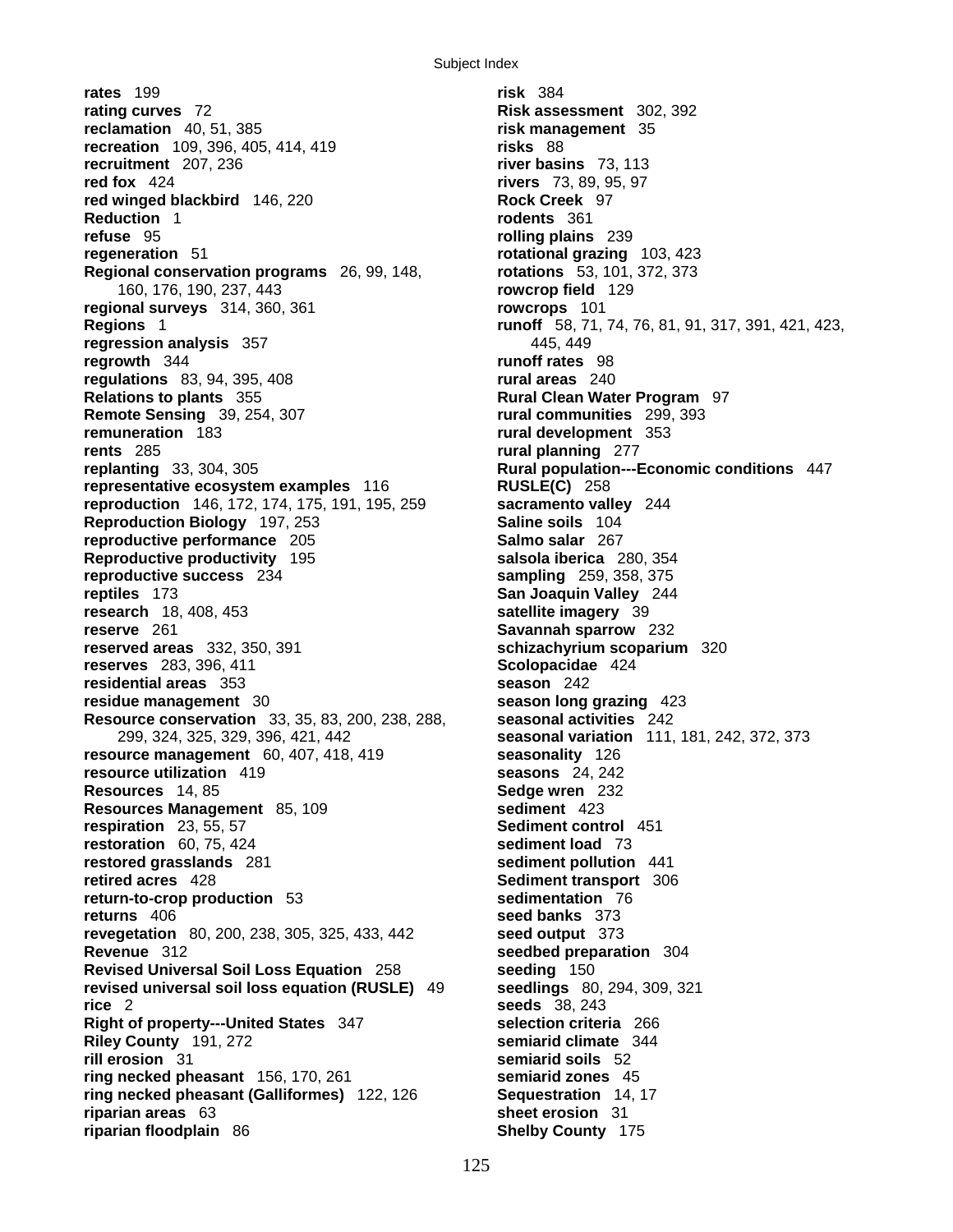**shorebirds** 244 **Soil erosion---United States** 22 **shrubs** 238, 305 **soil fauna** 23 **silt loam soil** 29, 36 **soil fertility** 13, 24, 29, 37, 45, 52, 53, 54, 55, 136, **Silviculture** 203, 326 360, 326 **simulated rainfall** 58, 98 **soil flora** 9, 23, 42, 47, 100 **simulation models** 49, 382, 391 **soil management** 2, 9, 18, 23, 25, 32, 41, 42, 50, **Sink** 3 57, 406, 439 **Sinks** 14 **Soil Nitrogen** 17 **sisymbrium altissimum** 280 **soil nitrogen pools** 52 **Site selection** 162, 228, 251 **soil organic matter** 10, 19, 23, 28, 29, 37, 39, 43, **size** 199 **199 199 199 199 199 199 199 199 199 199 199 199 199 199 199 199 199 199 199 199 199 199 199 199 199 199 199 199 199 199 199 199 199 199 199 skunk** 424 **soil ph** 23, 28, 54, 57, 360 **snow** 120 **Soil Phosphorus** 17 **snowfall** 119 **soil physical** 28 **social benefits** 8 **soil physical properties** 46 **social costs** 27 **soil pollution** 90 **Social effect** 356 **Soil Properties** 1, 56, 58, 98, 307, 445 **social impact** 332, 412 **soil quality** 24, 38, 42, 58, 98, 317, 445 **social sciences** 109 **soil respiration** 23 **Socio Economic Factors** 336 **soil science** 16 **sociological aspects** 274 **Soil stabilization** 451 **Sodbuster** 419 **soil storage** 48 **soil** 9, 16, 23, 24, 29, 51, 64, 136, 366, 445, 449 **soil structure** 55, 449 **soil amendments** 450 **soil surveys** 39 **soil and water conservation** 283, 411, 428, 436 **soil technology** 48 **soil bacteria** 42 **soil temperature** 36 **Soil Bank program** 284 **soil texture** 39 **soil biology** 55 **soil types** 16, 18, 36 **Soil Carbon** 19 **soil water** 53, 101 **soil carbon pools** 52 **soil water content** 358, 398 **Soil Cations** 17 **soils** 44, 273, 413 **Soil Change** 17, 48 **Songbirds** 124 **soil characteristics** 281 **sorghastrum nutans** 322 **soil chemical properties** 28 **sorghum bicolor** 39, 364, 398 **soil chemistry** 7, 53 **Sources and fate of pollution** 75 **soil compaction** 423 **South central Minnesota** 151 **Soil Conservation** 7, 8, 9, 10, 21, 24, 25, 27, 31, **south central states of USA** 420, 441 87, 98, 100, 102, 105, 200, 213, 238, 268, 274, 186, 190, 205, 207, 230, 241, 242, 300, 449 299, 313, 324, 328, 329, 338, 380, 382, 391, **South Dakota: Butte County** 154 395, 397, 399, 402, 403, 410, 419, 420, 421, **south eastern states of USA** 342, 420, 441 423, 427, 429, 431, 433, 437, 439, 441, 442 **South Platte River Basin** 113 **Soil conservation---Economic aspects---United Southeast Nebraska** 234 **States** 315 **southeastern states of USA** 183 **Soil conservation---Government policy---United southern plains states of USA** 5, 29, 238, 299, **States** 139, 282 305, 323, 324, 325, 329, 331, 442 **soil conservation: individual, site specific** 6 **southwestern Saskatchewan** 20 **Soil conservation---Law and legislation---United sowing** 304 **States** 284 **sown grasslands** 446 **Soil conservation---Minnesota** 351 **soybeans** 382, 406 **Soil Conservation Service** 451 **sparrows** 175, 212 **Soil conservation---United States** 22, 275, 383 **spatial distribution** 28, 113, 358 **Soil conservation---United States Legislation** 11 **spatial variation** 331 **soil degradation** 57 **species** 220, 222 **soil enzymes** 23 **species abundance** 122, 126, 129, 174, 252, 350 **Soil Erosion** 34, 46, 58, 73, 74, 84, 87, 98, 105, **species composition** 122, 198, 216, 350 107, 306, 307, 333, 337, 388, 395, 399, 405, **species diversity** 113, 120, 146, 175, 181, 204, 409, 427, 429, 430, 453 209, 216, 220, 246, 259, 301, 327, 330, 333, **Soil erosion---Environmental aspects** 11 350, 373, 375

33, 35, 40, 41, 47, 49, 54, 56, 57, 58, 73, 74, 81, **South Dakota** 49, 57, 64, 100, 143, 170, 172, 180,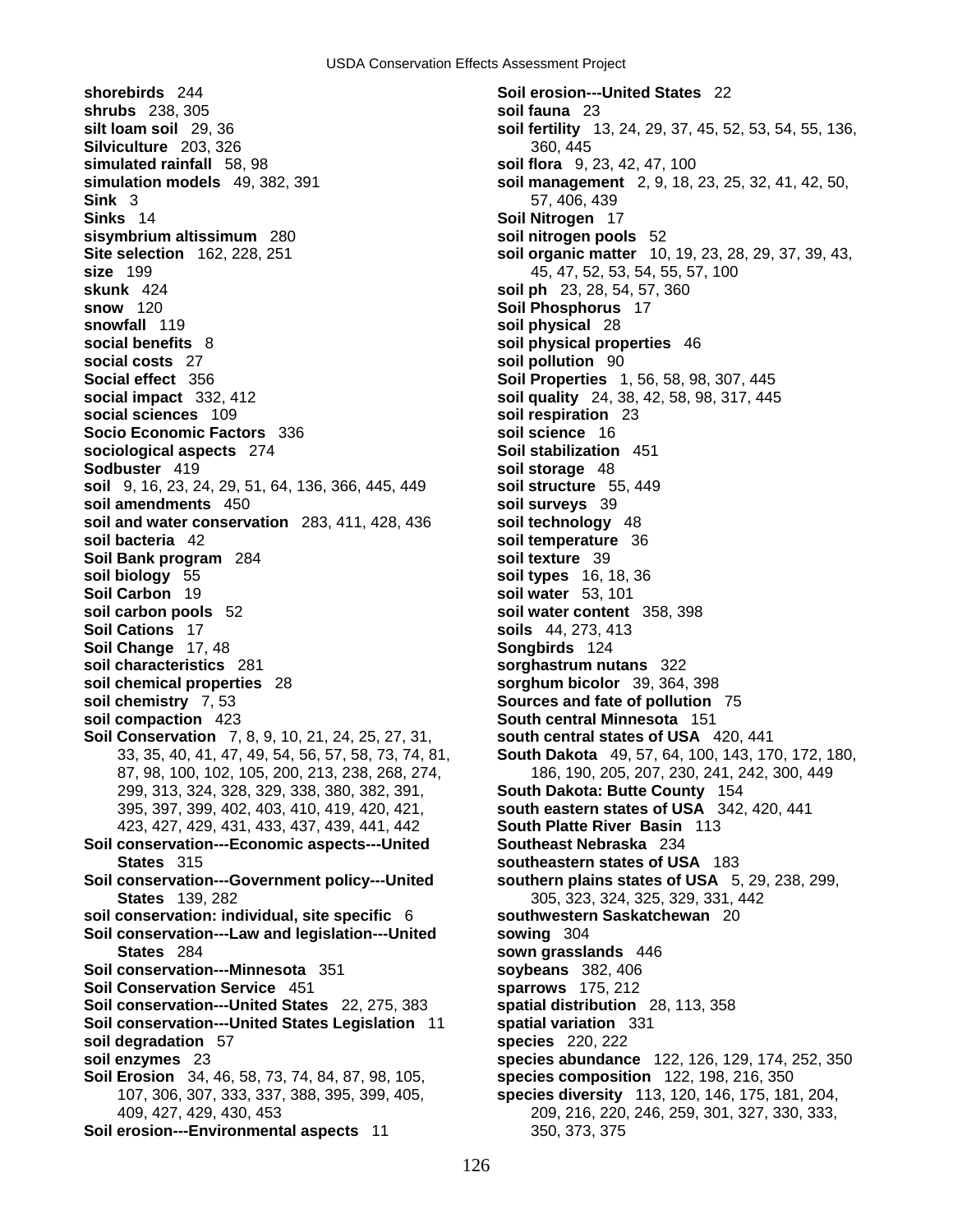Subject Index

**Species interactions: general** 177 **suspended sediments** 73 **species richness** 168, 246, 252, 330 **sustainability** 37, 55, 60, 412 **specific enzyme activities** 30 **Swampbuster** 419 **Spermatophytes** 48 **Swamps** 94 **Spiza americana** 146, 174, 215, 272 **swift fox** 199 **Spiza americana [dickcissel ] (Passeriformes) Switchgrass** 19, 245 129 **switchgrass (Panicum virgatum)** 227 **Spiza americana (Passeriformes)** 126 **Tables Data** 1, 152, 437 **Spizella arborea (Passeriformes)** 126 **tallgrass prairie** 281 **Spizella breweri** 154 **Tapesia yallundae** 341 **Spizella pusilla** 146 **tax concessions** 116 **stand characteristics** 276 **taxpayers mixed integer programming models stand density** 294, 326 **27 stand establishment** 294 **Technical assistance** 434 **Standards, laws, regulations and policy** 413 **techniques** 212 **State advisory committees** 377 **Techniques of planning** 56 **State conservation programs** 26, 65, 110, 121, **telemetry** 242 123, 145, 157, 161, 186, 190, 230, 241, 257, **temporal support** 116 269, 404, 426, 443, 454 **temporal variation** 331 **state government** 283, 312, 386, 411 **terrestrial ecology** 252 **state policies** 107 **Terrestrial habitat** 195 **state programs** 365 **territory** 154 **State technical committees** 377 **Texas** 32, 87, 138, 153, 173, 180, 199, 216, 220, **statistical analysis** 72, 76 222, 236, 239, 257, 279, 283, 328, 340, 345, **statistics** 143, 146, 156, 175, 259, 263 398 **status** 261, 272 **Texas High Plains** 135 **stewardship schemes** 116 **Texas horned lizard** 173 **Stock assessment and management** 109 **Texas, Northwestern** 236 **stocking rate** 103, 320, 338 **Texas, Southern** 220 **Storage** 3, 19 **Theses** 203 **stormwater runoff** 74 **thickness** 39 **Streak** 341 **thinning** 326 **Stream erosion** 429 **Thinopyrum intermedium** 341 **Streamflow and runoff** 98 **Thinopyrum ponticum** 341 **streams** 73 **three forks, Montana** 353 **Strip mines** 451 **tillage** 2, 7, 13, 18, 30, 32, 36, 45, 50, 53, 54, 55, **Stripe** 341 **57, 58, 98, 345, 364, 372, 373, 398, 406, 425 Structural timber** 312 **tillage effects** 75 **Sturnella (Icteridae)** 151 **tillering** 320 **Sturnella magna** 146, 162, 272 **timing** 73 **Sturnella neglecta** 220 **Toxicity** 451 **Sturnella spp. (Passeriformes)** 126 **transect survey** 150, 156 **subsidies** 35, 382, 453 **transect surveys** 156 **success** 158 **transport** 322 **succession** 154, 216 **travel distance** 202 **sulfometuron** 309 **trees** 46, 238, 289, 365 **summer** 261 **Trees Plants** 437 **sunflowers** 30 **trends** 1, 4, 37, 450 **support measures** 403, 408 **tributaries** 34 **surface layers** 39 **trifolium pratense** 303 **Surface Mining Control Act** 451 **tripsacum dactyloides** 322 **surface roughness** 423 **Triticum** 2, 29 **surface water** 96, 297 **triticum aestivum** 2, 13, 39, 45, 53, 198, 344, 345, **survey methods** 156 **350, 398, 445 350, 398, 445 surveys** 28, 224, 261, 332, 337, 356, 377, 378, 384 **Tulare Basin** 244 **survival** 28, 156, 191, 199, 233, 245, 251, 276, 279, **Turnover** 17 294, 321, 340, 355 **Twin Falls County** 97 **Susceptibility & virus multiplication** 341 **Tympanuchus cupido** 214 **suspended sediment** 72 **Tympanuchus cupido pinnatus** 248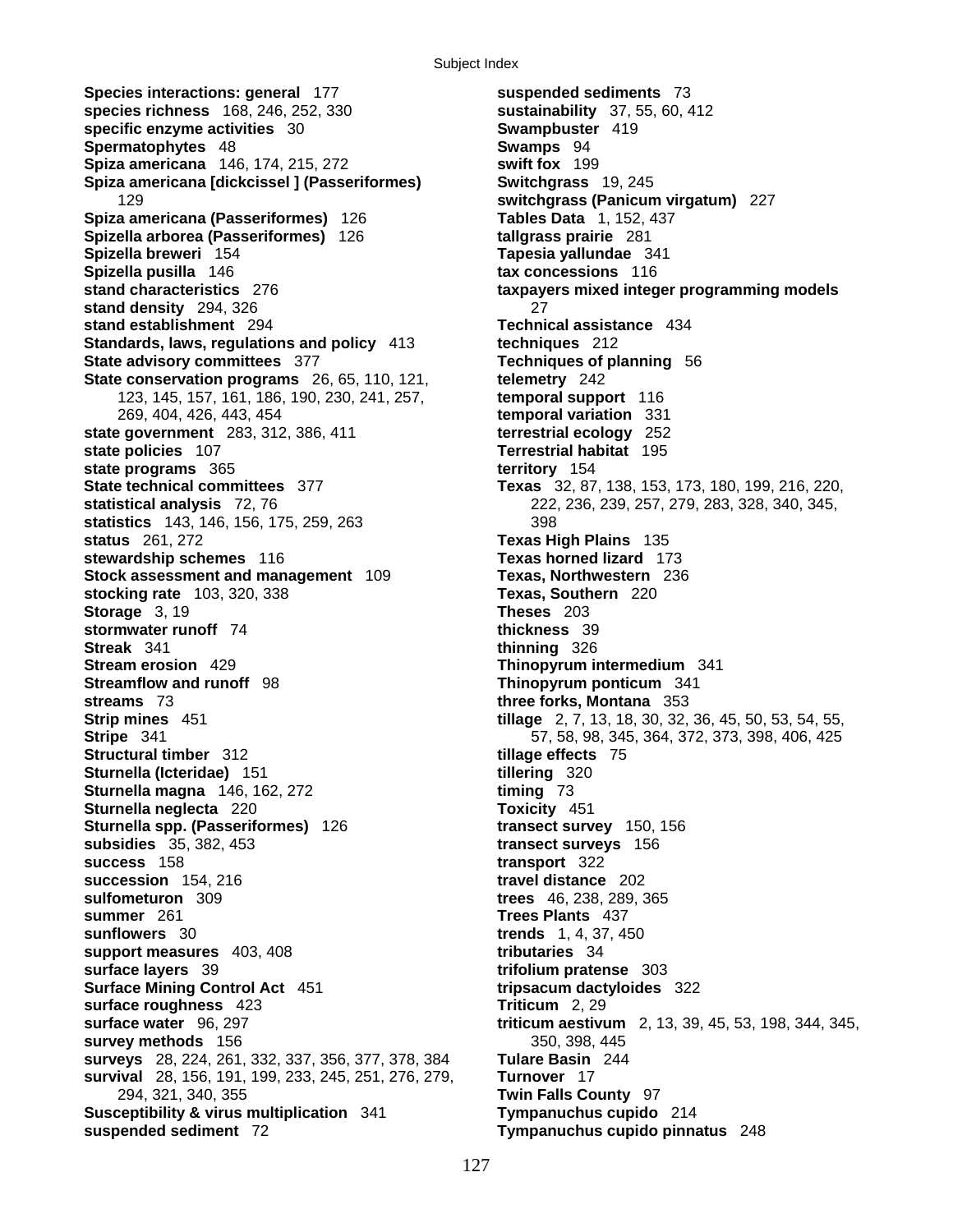**ultisols** 13 312 **United States** 1, 2, 8, 12, 16, 18, 21, 24, 25, 28, 29, **Regional administration and planning** 396 35, 36, 43, 55, 57, 64, 71, 75, 76, 80, 84, 93, 96, **Urban & Regional Planning** 182 97, 98, 106, 109, 113, 115, 133, 140, 141, 142, **Urbanization** 77 143, 144, 146, 150, 153, 154, 155, 156, 162, **USA** 15, 31, 58, 274 163, 168, 173, 174, 175, 188, 191, 194, 195, **USDA** 66, 81, 329, 378, 382, 386, 419 198, 207, 209, 211, 212, 213, 215, 216, 217, **USDA Forest Service** 365 219, 220, 221, 223, 226, 228, 229, 231, 232, **use efficiency** 101 236, 242, 243, 250, 255, 259, 261, 262, 263, **utilization** 150, 242 264, 265, 266, 272, 277, 283, 292, 306, 310, **valuation** 255, 405, 414 311, 317, 322, 331, 341, 349, 357, 359, 362, **Value** 405 381, 384, 386, 389, 391, 393, 397, 400, 404, **Vascular Plants** 48 **United States---Agricultural policy** 383, 447 273, 300, 333, 385, 398, 423, 427 **United States---Agricultural policy--- vegetation changes** 15 **Environmental aspects** 22 **vegetation composition** 281 **United States---Agricultural policy---Legislation Vegetation cover** 75 **United States agriculture: conservation practices Vegetation establishment** 451 6 **vegetation management** 294 **United States, Colorado** 7, 51 **vegetation regrowth** 73 **United States Department of Agriculture** 377 **vegetation structure** 126 **United States---Environmental policy** 11, 22, 363 **vegetation types** 38, 323 **United States---Environmental policy---Legislation vegetational structure** 129 415 **vegetative filter strips** 90 **United States, Erie L** 34 **Vermont** 71 **United States---Federal---Agriculture Vermont Farmland Conservation Program** 422 **Improvement and Reform Act of 1996** 302 **vertebrate pests** 224 **United States government** 378 **Vertebrates** 119, 122, 126, 130, 149, 151, 165, **United States, Great Plains** 333 195, 202, 211, 234, 252, 255 **United States, Illinois** 107 **Virginia** 188, 269 **United States, Illinois, Cache R. Basin** 73 **vocalization** 154 **United States, Illinois, Cache River** 73 **volume** 294 **United States, Illinois, Pittsfield Lake** 107 **Vulnerability** 94 **United States, Iowa** 385 **Vulpes velox** 199 **United States, Kansas** 56, 261 **Vulpes vulpes** 424 **United States, Kansas, Finney County** 307 **warm season** 170 **United States, Maumee River** 34 **Washington** 23, 26, 27, 42, 65, 280, 341, 354 **United States, Midwest** 74 **Waste capping** 451 **United States, Minnesota** 82, 214, 233, 385 **waste water treatment** 95 **United States, Montana** 251 **Water and plants** 385 **United States, North Dakota** 233, 330 **water composition and quality** 411, 428 **United States, Ohio, Maumee River** 34 **Water conservation** 34, 83, 430 **United States, Ohio, Sandusky River** 34 **water erosion** 32, 49, 297, 391, 423, 429, 449 **United States Soil conservation service** 380 **Water Erosion Prediction Project** 90, 391 **United States, South Dakota** 233, 385 **water erosion prediction project (WEPP)** 49 **United States, Southeastern** 142 **Water law and institutions** 109, 395, 453 **United States, Vermont, LaPlatte River** 91 **Water levels** 75 **United States, Wyoming** 40 **Water Management** 77 **universal soil loss equation** 49 **water policy** 78, 95, 104 **unsaturated soils** 50 **water pollution** 78, 90, 95, 317 **Upland Nesting** 143 **Water pollution control** 34, 274, 306, 453 **upland sandpiper** 272, 424 **Water Pollution: Monitoring, Control & upland wildlife habitat** 211 **uplands** 86 **Water Pollution Sources** 75

**U.S. Department of Agriculture** 405, 434 **Urban and regional technology and development uncertainty analysis** 20 **Urban and regional technology and development**  vegetation 64, 75, 115, 135, 150, 166, 170, 175, 444 191, 229, 245, 246, 250, 253, 259, 261, 263, **Vegetation Effects 82**